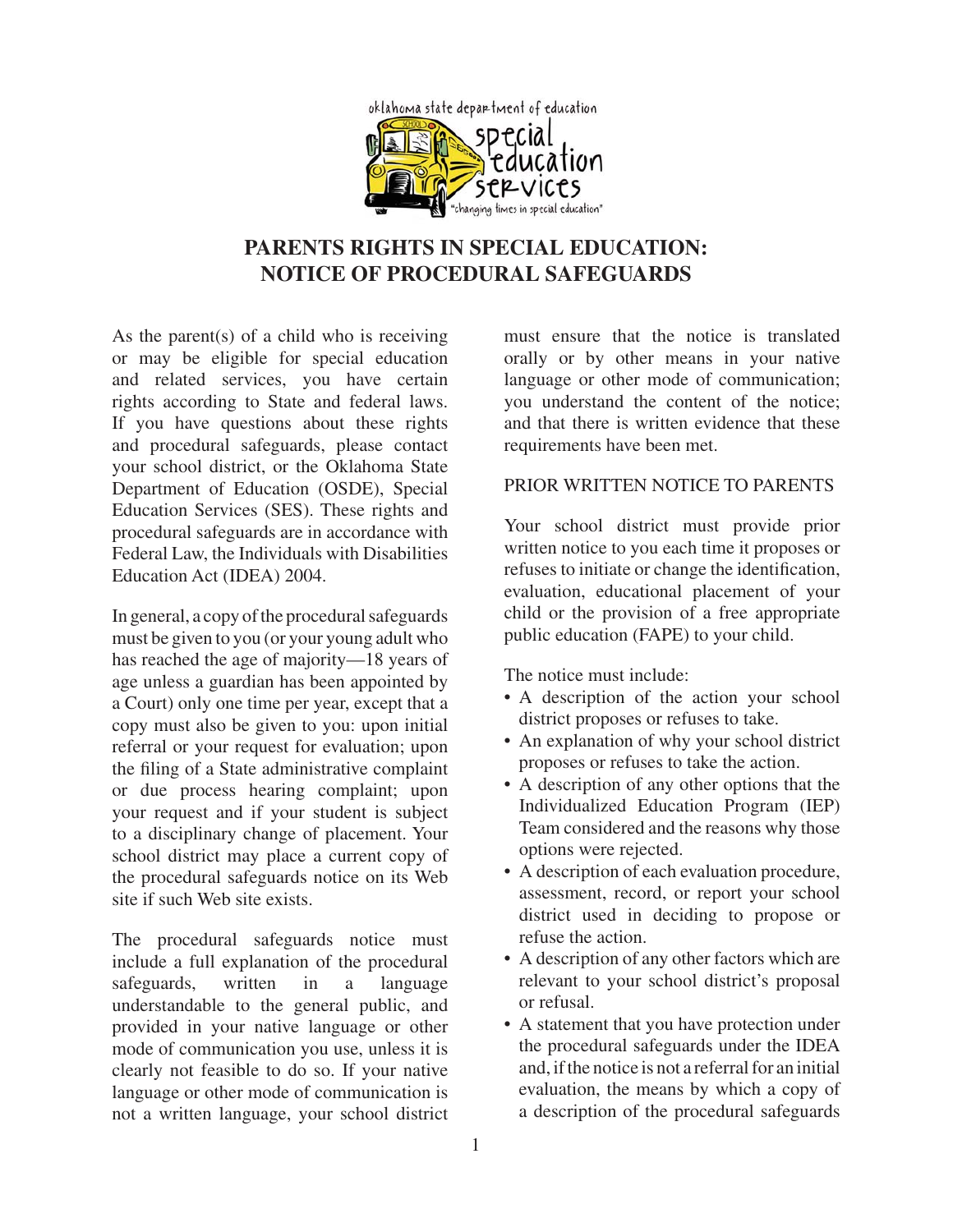can be obtained, and include resources for you to contact for help in understanding the provisions of the IDEA.

The notice must be:

- Written in language understandable to the general public.
- Provided in your native language or other mode of communication you use, unless it is clearly not feasible to do so.

### NATIVE LANGUAGE

If your native language or other mode of communication is not a written language, your school district must ensure that the notice is translated for you orally or by other means in your native language or other mode of communication and that you understand the content of the notice. The school must have written documentation that this requirement has been met.

In the case of an individual who is limited English proficient (LEP), native language refers to the language normally used by that person. In the case of a child, it refers to the language normally used by your child's parents in all direct contact with your child. In all direct contact with your child, it refers to the language normally used by your child in the home or learning environment.

For a person with deafness or blindness, or a person with no written language, the mode of communication is the language the person normally uses (such as sign language, Braille, or oral communication).

#### ELECTRONIC MAIL (E-MAIL)

If your school district offers you the choice of receiving documents by e-mail, you may also choose to receive the following documents by e-mail:

- Procedural Safeguards Notice.
- Notices related to a due process complaint.

#### PARENT CONSENT—DEFINITION

Consent means:

- You have been fully informed in your native language or other mode of communication of all information relevant to the activity for which you are asked to provide consent.
- You understand and agree in writing to the carrying out of the activity for which your consent is sought, and the consent describes the activity and lists the records (if any) which will be released and to whom.
- You understand that the granting of consent is voluntary and you may revoke or withdraw your consent at any time prior to carrying out the action. However, your revocation of consent is not retroactive which means that it does not negate the action that has already occurred after you gave consent and before you revoked consent.

## PARENTAL CONSENT FOR INITIAL EVALUATION

After providing you with written notice of the proposed evaluations for your child, your school district must obtain your consent before conducting an initial evaluation to determine whether your child is eligible under Part B of the IDEA to receive special education and related services. Your consent for an initial evaluation does not mean that you have given your consent for the school district to provide special education and related services to your child. Your school district must make reasonable efforts to obtain your informed consent for initial evaluation to decide whether your child is a child with a disability.

Your consent is not required before your school district may:

- Review existing data as part of your child's evaluation or reevaluation.
- Give your child a test or other assessment that is given to all children, unless, before that test or assessment, consent is required from all parents of all children.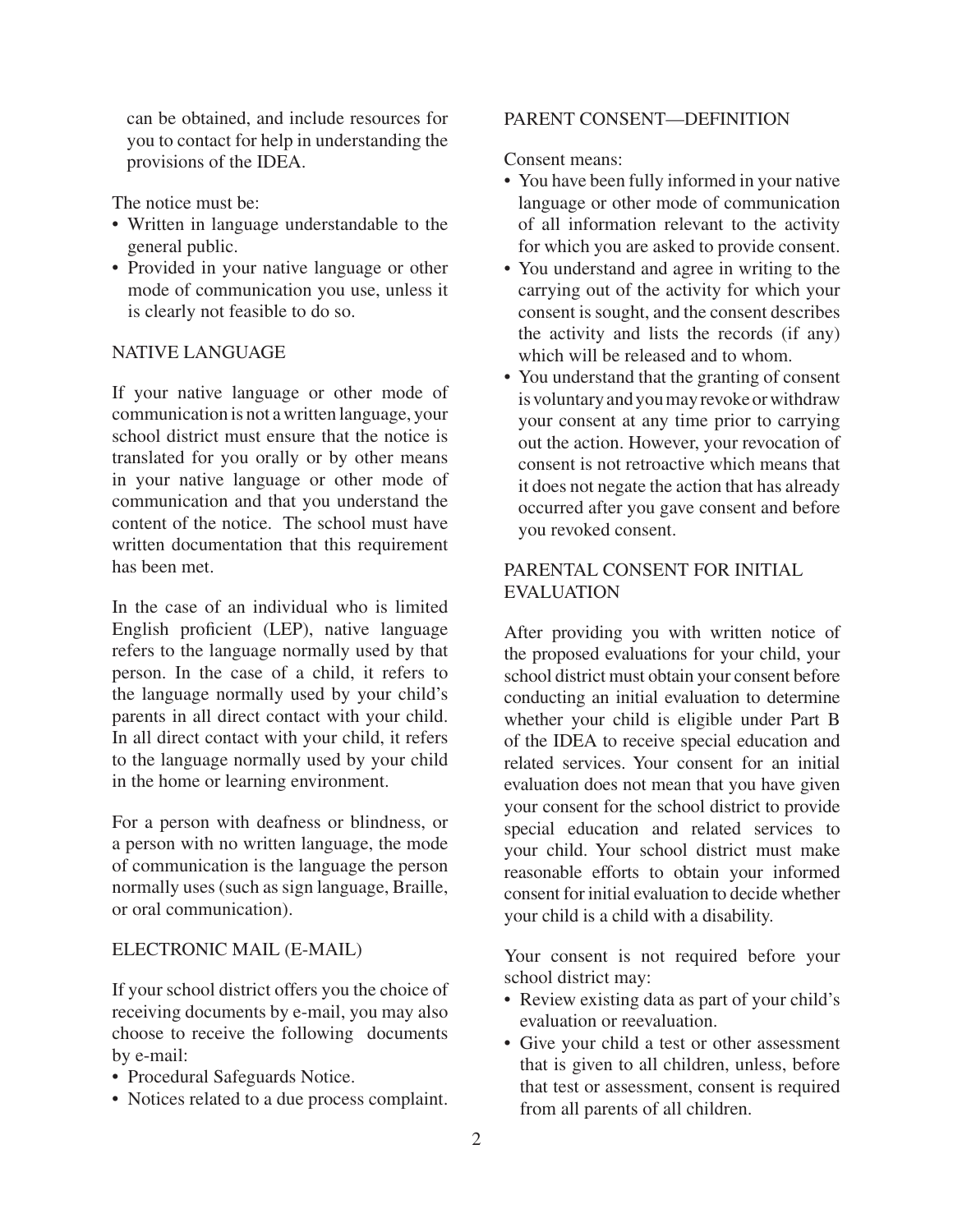• Screen your child by a teacher or specialist to determine strategies for curriculum implementation.

#### WARDS OF THE STATE

For children that are wards of the state and are not living with his/her parent(s) the school district does not need consent from the parent for an initial evaluation to determine if your child is a child with a disability if:

- Despite reasonable efforts to do so, the school district cannot find the parent(s) of the child.
- The rights of the parent(s) have been terminated in accordance with State law.
- A judge has assigned the right to make educational decisions and to consent for an individual evaluation to an individual appointed by the judge to represent the child.

Ward of the state as used in the IDEA, means a child who, as determined by the state where the child lives, is:

- $\bullet$  A foster child
- Considered a ward of the state under Oklahoma State law.
- In the custody of a public child welfare agency.

The term does not include a foster child who has a foster parent who meets the definition of a parent.

#### REFUSAL TO CONSENT

If you, the parent(s), refuse consent for evaluation, the school or school district may continue to pursue an evaluation by utilizing the mediation and due process complaint hearing procedures, except to the extent where State law is inconsistent with this provision related to parental consent. If you are home schooling your child or you have placed your child in a private school, the school cannot use the mediation or due process hearing

procedures to pursue an evaluation.

Parental consent for evaluation must not be construed as consent to placement for provision of special education and related services.

If the local educational agency (LEA) pursues an evaluation by utilizing the due process complaint hearing procedures, and the hearing officer decides in favor of the LEA/agency, the LEA/ agency may evaluate your child without your consent. This is subject to the parents' rights under provisions for administrative appeals, impartial reviews, civil actions, due process timelines, and status of your child during the proceedings under the IDEA. The LEA/agency must notify the parent(s) of its actions and that the parent(s) have appeal rights, as well as safeguards and rights at the hearing itself.

### TRANSFER OF PARENTAL RIGHTS AT AGE OF MAJORITY

When a young adult with a disability reaches the age of majority (18 years of age) or when a minor is married, under State law (except for a young adult with a disability who has been determined to be incompetent under State law):

- The school district must provide any notice required by the law to both the young adult and the parents.
- All other rights afforded to parents under the IDEA Part B transfer to the young adult.
- The school district must notify the individual and the parent(s) of transfer of rights at least one year before the transfer in your student's IEP.
- All rights afforded to parent(s) under this law transfer to young adults who are incarcerated in an adult or juvenile federal, State, or local correctional institution.

If, under State law, a young adult with a disability who has reached the age of majority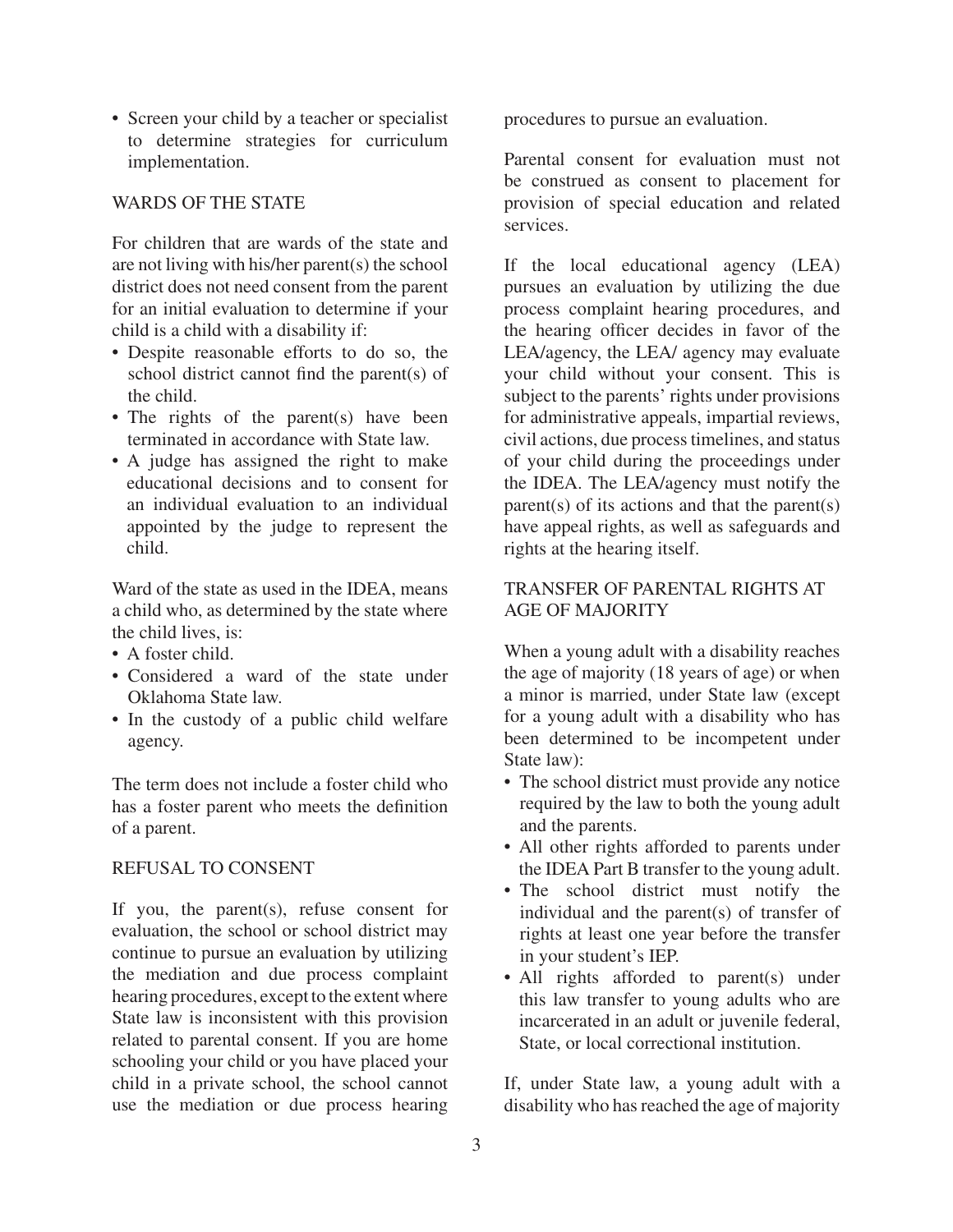has not been determined to be incompetent, but who is determined not to have the ability to provide informed consent with respect to his or her educational program, the State must establish procedures for appointing the parent(s) of the young adult, or if the parent(s) are not available, another appropriate individual, to represent the educational interests of the young adult throughout the period of eligibility of the young adult under this part.

### EVALUATION

Either a parent or a school district may initiate a request for an initial evaluation to determine if your child is a child with a disability. If you believe your child is in need of a special education evaluation, you should contact your child's school.

Evaluation means a variety of assessment tools, including your input, your child's teachers and other service providers observations, strategies, technically sound instruments, and procedures used in accordance with IDEA to determine whether a child qualifies as a child with a disability as defined by IDEA and the educational needs of your child. The term means procedures used selectively with an individual child, and it does not include basic assessments administered to or procedures used with all children in a school, grade, or class.

#### **ELIGIBILITY**

Upon completion of the determination of tests and other evaluation procedures, including information provided by you, the parent(s), the determination of whether your child is eligible as a child with a disability must be made by a group of qualified professionals and the parent(s). A copy of the evaluation report and the documentation of determination of eligibility must be given to you, the parent(s), at no cost. Your child will

be eligible for special education services if it is determined that your child has one or more of the disabilities included under Oklahoma's special education standards and your child is in need of special education (specially designed instruction) as a result.

An initial evaluation must be conducted in a 45-school-day timeframe from receipt of parental consent for the initial evaluation until the initial eligibility determination is completed.

This timeframe would not apply if you repeatedly fail or refuse to make your child available for the evaluation or your child enrolls in another school district while the evaluation is being conducted. Your child's new school district and you would then agree on a specific time when your child's evaluation would be promptly completed.

If your child has participated in a process that assesses your child's response to scientifically research-based intervention to determine if your child has a specific learning disability, the instructional strategies used and the student-centered data collected must include documentation that you, the parent(s), were notified about the State's policies regarding the amount and nature of student performance data that would be collected and the general education services that would be provided; strategies for increasing your child's rate of learning; and the your right to request an evaluation.

#### PARENTAL CONSENT FOR SERVICES

Your school district must obtain your informed consent before providing special education and related services to your child for the first time.

Your school district must maintain documentation of reasonable efforts to obtain your informed consent.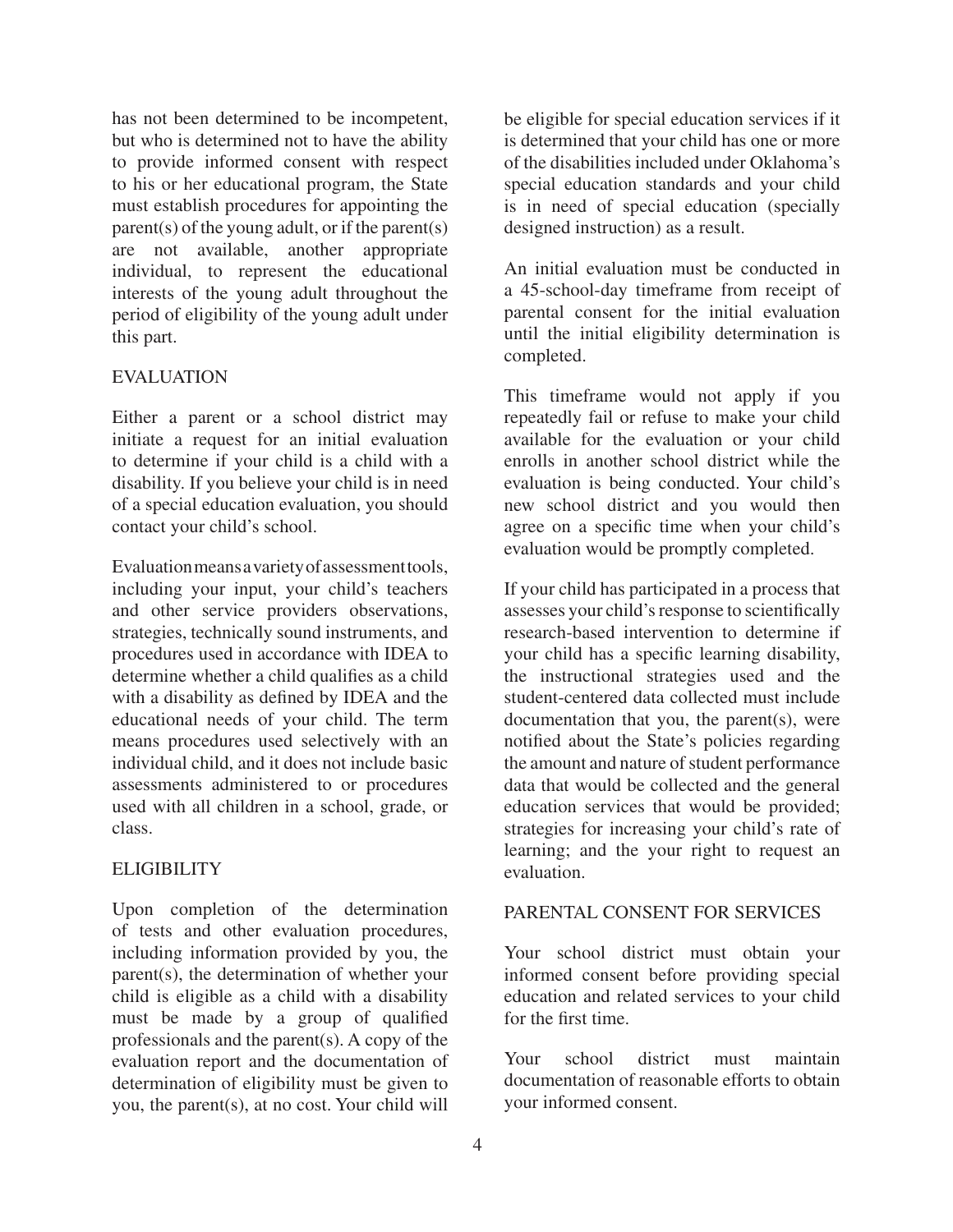The documentation must include a record of the school district's attempts in these areas, such as:

- Detailed records of telephone calls made or attempted and the results of those calls.
- Copies of correspondence sent to you and any responses received.
- Detailed records of visits made to your home or place of employment and the results of those visits.

If you refuse to give your consent for your child to receive special education and related services for the first time, or if you do not respond to a request to provide such consent, your school district cannot provide special education and related services to your child. Your refusal to provide consent for your child to first receive special education services cannot be challenged legally by your school district.

If you refuse to consent to the provision of special education and related services, or if you fail to respond to a request to provide such consent:

- The school district is not in violation of the requirement to make available a FAPE to your child for its failure to provide those services to your child.
- The school district is not required to have an IEP meeting or develop an IEP for your child for the special education and related services for which your consent was requested.

Except for an initial evaluation and initial placement of your child into special education, the IDEA provides that consent may not be required as a condition of any benefit to you or your child. Any changes in your child's special education program, after the initial placement, are not subject to your parental consent under the IDEA Part B, but are subject to the prior notice and IEP requirements.

Oklahoma procedures and the IDEA also require prior notice to parents and opportunity to participate in development or review of IEPs before conducting reevaluations.

# PARENTAL CONSENT FOR REEVALUATIONS

A reevaluation must be conducted at least every three years, or more often if conditions warrant. However, the IDEA does not require that a school conduct a reevaluation more than once per year unless you and the school agree. Also, the IDEA allows the school district and you to mutually agree to waive the reevaluation.

Your school district must obtain your informed consent before it reevaluates your child, unless your school district can demonstrate that:

- Your school district took reasonable measures to obtain your consent for your child's reevaluation.
- You failed to respond.
- No additional information is needed after a review of existing information.

Your school district may, but is not required to, pursue your child's reevaluation by using the mediation, due process complaint resolution meeting, and/or impartial due process complaint hearing procedures to override your refusal to consent to your child's reevaluation. However, as with initial evaluations, your school district does not violate its obligations under Part B of the IDEA if it declines to pursue the reevaluation in this manner.

#### PARENTAL REVOCATION OF CONSENT

You have the right to revoke consent for the continued provision of special education and related services at any time.

You must submit in writing your request to revoke your consent for special education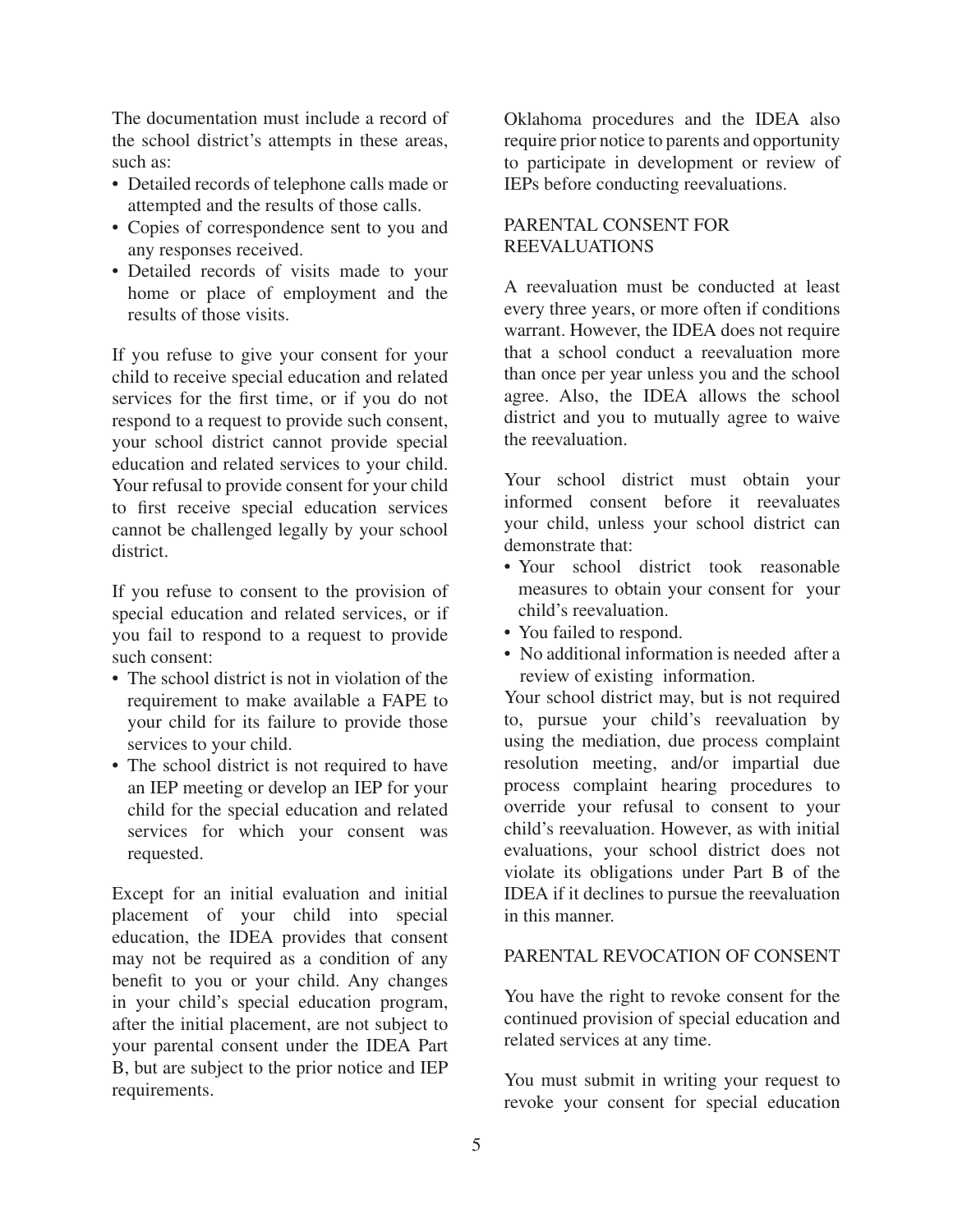and related services. Services cannot be revoked in part; therefore, your request for revocation would forfeit all special education services, related services and any other supports included in your child's IEP. Within a reasonable time, your school district must respond to your revocation with a written notice, regarding the termination of the educational placement and special education and related services that will result from the revocation of consent. The written notice must include information on resources for you to contact to understand the requirements of Part B of the IDEA. If you revoke consent for special education, the school district:

- Is not in violation of the requirement to make available a FAPE to your child for its failure to provide services to your child.
- Your child will be treated as a nondisabled student for disciplinary purposes.
- Is not required to amend your child's education records to remove any references to your child's receipt of special education and related services.

You or the school district may at a later date, initiate a request for an initial evaluation to determine if your child is a child with a disability.

#### INDEPENDENT EDUCATIONAL EVALUATION

You have the right to obtain an independent educational evaluation (IEE) for your child. If you request an IEE, the school district must provide you information about where an IEE may be obtained.

An independent educational evaluation means an evaluation conducted by a qualified examiner who is not employed by the school district responsible for the education of your child.

IEE at public expense means that the school district either pays for the full cost of the evaluation or ensures that the evaluation is otherwise provided at no cost to you. Whenever an IEE is at public expense, the criteria in which the evaluation is obtained, including the location of the evaluation and the qualifications of the examiner, must be the same as the criteria that the school district uses when it initiates an evaluation.

You have the right to an IEE at public expense if you disagree with an evaluation of your child obtained by your school district. However, the school district may initiate a due process complaint hearing to show that its evaluation is appropriate. If the final decision is that the evaluation is appropriate, you still have the right to an IEE, but not at public expense.

The school district may require you to provide them prior notice before you obtain an IEE at public expense; however, the school district may not fail to pay for an IEE if you do not notify the school district that an IEE is being sought.

If you obtain an IEE at private or public expense, the results of the evaluation must be considered by the school district in any decision made with respect to the provision of a FAPE to your child, and may be presented as evidence at a due process hearing regarding your child.

If a hearing officer requests an IEE as part of a hearing decision, the cost of the evaluation must be at public expense.

# EDUCATION RECORDS-PERSONALLY IDENTIFIABLE INFORMATION

An education record is information that the school maintains that contains personally identifiable information on your child.

Personally identifiable information includes: the name of your child, your name, or other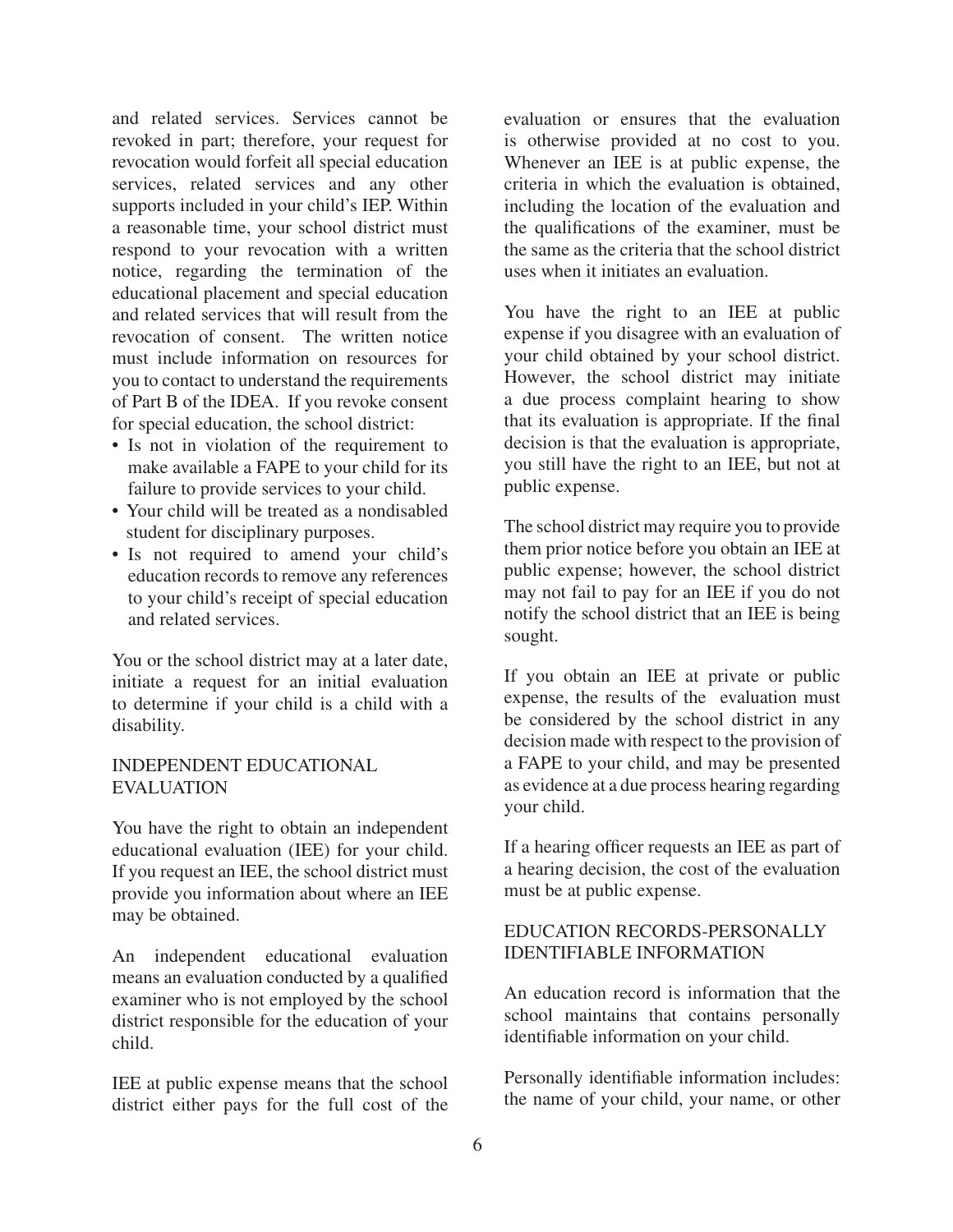family member names; the address of your child; a personal identifier, such as your child's social security number or student number; or a list of personal characteristics or other information that would make it possible to identify your child with reasonable certainty.

#### ACCESS RIGHTS

Each school district must permit you to inspect and review any educational records which are collected, maintained, or used by your school district. The school district must comply with your request without unnecessary delay and before any meeting regarding your child's IEP, a resolution session or impartial due process hearing, and in no case, more than 45 days after the request has been made.

The right to inspect and review educational records under this section includes:

- Your right to a response from the school district to your reasonable requests for explanations and interpretations of the records.
- Your right to have your representative inspect and review the records.
- Your right to request that the school district provide copies of the records if you cannot effectively inspect and review the records, unless you receive those copies.

A school district may presume that you have authority to inspect and review records relating to your child unless the school district has been advised that you do not have the authority under applicable State law governing such matters as guardianship, separation, and divorce.

#### RECORD OF ACCESS

Each school district must keep a record of parties obtaining access to education records collected, maintained, or used under this part, (except access by parents and authorized employees of the school district), including

the name of the party, the date access was given, and the purpose for which the party is authorized to use the records.

#### RECORDS ON MORE THAN ONE CHILD

If any educational record includes information on more than one child, the parent(s) of those children have the right to inspect and review only the information relating to their child or to be informed of that specific information.

### LISTS OF TYPES AND LOCATIONS OF INFORMATION

On request, each school district must provide you with a list of the types and locations of your child's education records collected, maintained, or used by the school district.

### FEES FOR SEARCHING, RETRIEVING, AND COPYING RECORDS

Each school district may not charge a fee to search for or to retrieve information under the IDEA Part B. Each school district may charge a fee for copies of records, which are made for you if the fee does not effectively prevent you from exercising your right to inspect and review those records.

### AMENDMENT OF RECORDS AT PARENT'S REQUEST

If you believe that information in education records collected, maintained, or used under this part is inaccurate, misleading, or violates the privacy or other rights of your child, you may request the school district that maintains the information change the information.

The school district must decide whether to change the information in accordance with your request within a reasonable period of time of receipt of this request. If the school district decides to refuse to change the information in accordance with your request,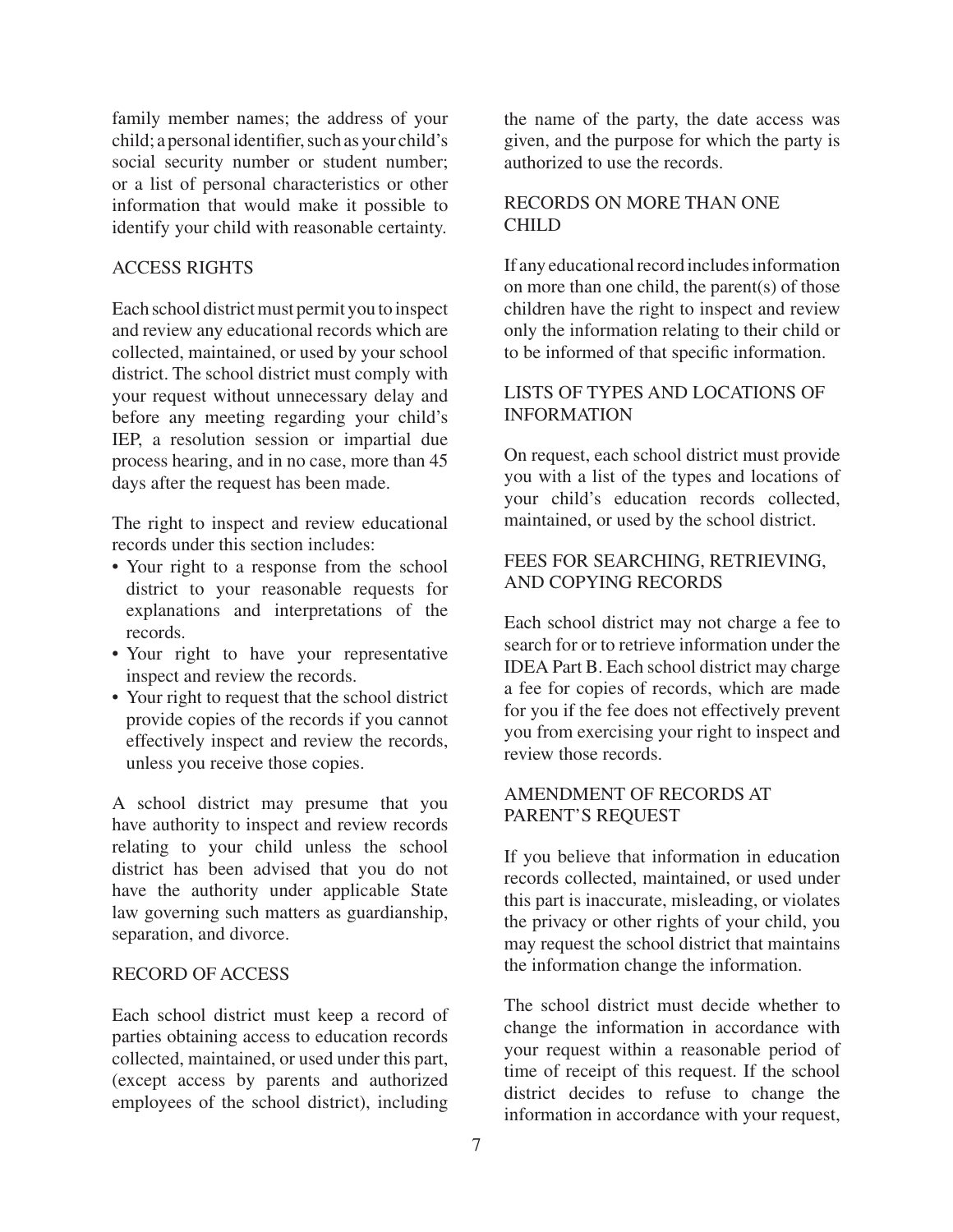it must inform you of the refusal and advise you of your right to a hearing as set forth under the Family Education Rights and Privacy Act (FERPA).

#### OPPORTUNITY FOR A HEARING

The school district must, on request, provide you an opportunity for a hearing to challenge information in educational records regarding your child to ensure that it is not inaccurate, misleading, or otherwise in violation of the privacy or other rights of your child. If, as a result of the hearing, the school district decides that the information is inaccurate, misleading or otherwise in violation of the privacy or other rights of your child, it must change the information accordingly and inform you in writing.

#### RESULTS OF A HEARING

If, as a result of the hearing, the school district decides that the information is not inaccurate, misleading, or otherwise in violation of the privacy or other rights of your child, it must inform you of your right to place in the records it maintains on your child your written statement commenting on the information or providing any reasons you disagree with the decision of the school district.

Such an explanation placed in the records of your child must be maintained by the school district as part of the records of your child as long as the record or contested portion is maintained by the school district. If the school district discloses the records of your child or the challenged portion to any party, the explanation must also be disclosed to the party.

# CONSENT FOR DISCLOSURE OF PERSONALLY IDENTIFIABLE INFORMATION

Unless the information is contained in education records, and the disclosure is

authorized without your consent under FERPA, your consent must be obtained before personally identifiable information is disclosed to parties other than officials of participating agencies. Your consent is not required before personally identifiable information is released to officials to participating agencies for purposes of meeting a requirement of Part B of the IDEA.

Your consent must be obtained before personally identifiable information is released to officials of participating agencies providing or paying for transition services.

If your child is in, or is going to attend, a private school that is not located in the same school district in which you reside, your consent must be obtained before any personally identifiable information about your child is released between officials in the school district where the private school is located and officials in the school district where you reside.

#### SAFEGUARDS

Each school district must protect the confidentiality of personally identifiable information at collection, storage, disclosure, and destruction stages.

One official at each school district must assume responsibility for ensuring the confidentiality of any personally identifiable information.

All persons collecting or using personally identifiable information must receive training or instruction regarding your State's policies and procedures regarding confidentiality under Part B of the IDEA and FERPA.

Each school district must maintain, for public inspection, a current listing of the names and positions of those employees within the district that may have access to personally identifiable information.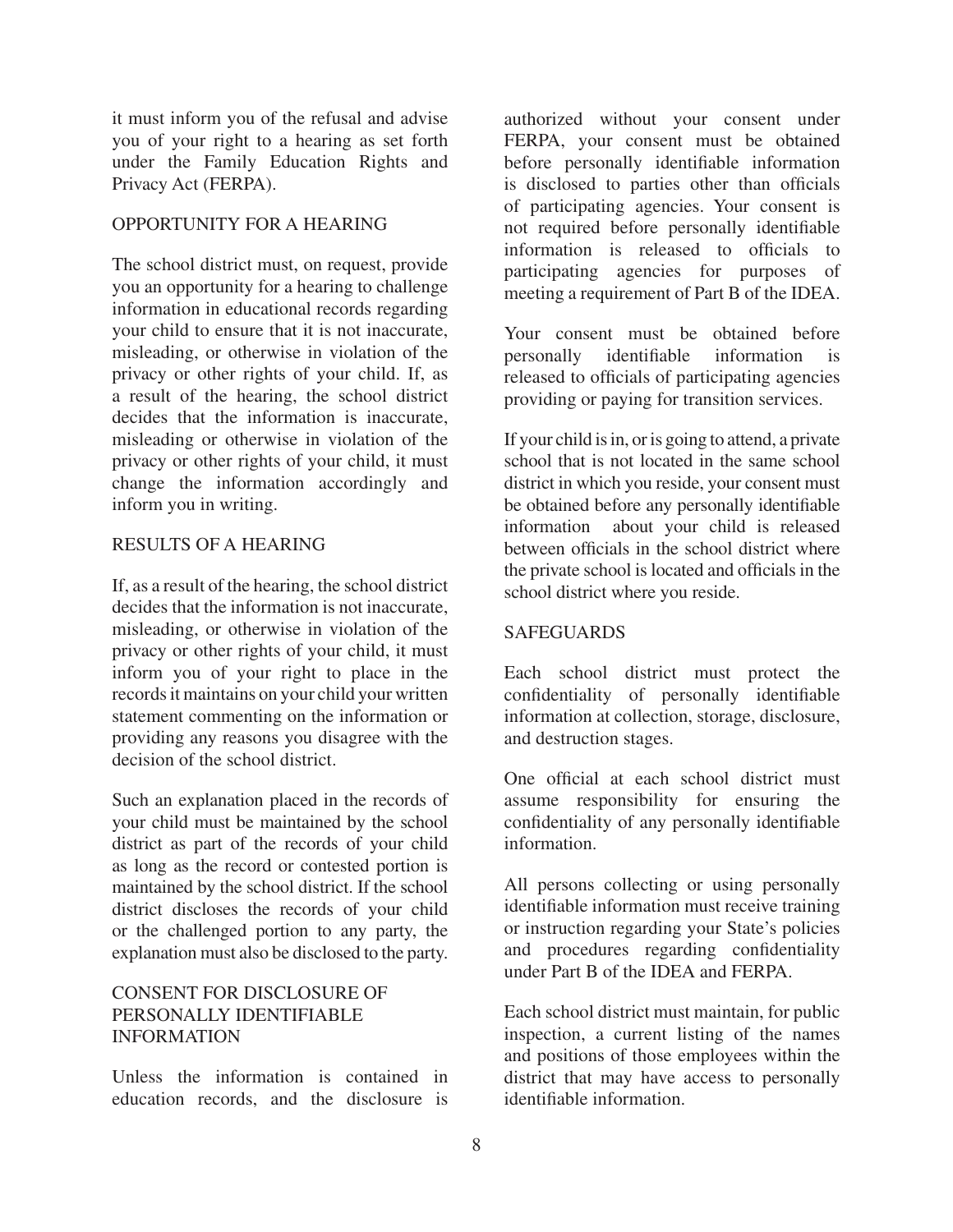#### DESTRUCTION OF INFORMATION

Your school district must inform you when personally identifiable information collected, maintained, or used is no longer needed to provide educational services to your child.

The information must be destroyed at your request; however, a permanent record of your child's name, address, and phone number, grades, attendance record, classes attended, grade level completed, and year completed, may be maintained without time limitation.

#### MEDIATION

Mediation in special education is a free and effective process to assist parents and schools in resolving disagreements, at the earliest stage possible, regarding the education program of a student with disabilities. This occurs at a non-adversative meeting that is more structured than a parent-school conference but less formal than a due process hearing.

The Oklahoma State Department of Education or school district must make mediation available to allow you and the school district to resolve disagreements involving any matter under Part B of the IDEA, including matters arising prior to the filing of a due process complaint. Thus, mediation is available to resolve disputes under Part B of the IDEA, whether or not you have filed a due process hearing request. When a due process complaint is initiated under the IDEA, the school district must inform you of the availability of mediation as an alternative to resolving disputes.

The procedures must ensure that the mediation process:

- Is voluntary on your part and the school district's part.
- Is provided at no cost to you.
- Is not used to deny your right to a due process hearing, or deny any other rights you have under Part B of the IDEA.
- Is conducted by a qualified and impartial mediator who is trained in effective techniques.

For further information on Oklahoma's Mediation system, you may contact the Special Education Resolution Center (SERC) at 918-712-9632 or 888-267-0028. You may also contact the local Early Settlement Center at 877-521-6677 for the name and number of your local Early Settlement Center.

Opportunity to Meet with a Disinterested Party:

The state educational agency (SEA) or school district may establish procedures to offer you and school districts that choose not to use the mediation process an opportunity to meet with a disinterested party who is under contract with:

• An appropriate alternative dispute resolution entity (Early Settlement Centers of the Alternative Dispute Resolution System, under the direction of the Administrative Office of the Courts), a parent training and information center (Oklahoma Parent Training and Information Center), the Joint Oklahoma Information Network (JOIN), or a community parent resource center in the State.

• To encourage the use, and explain the benefits, of the mediation process to you.

The mediator:

- May not be an employee of the SEA or the school district that is involved in the education or care of your child.
- Must not have a personal or professional interest which conflicts with the mediator's objectivity.

A person who otherwise qualifies as a mediator is not an employee of a school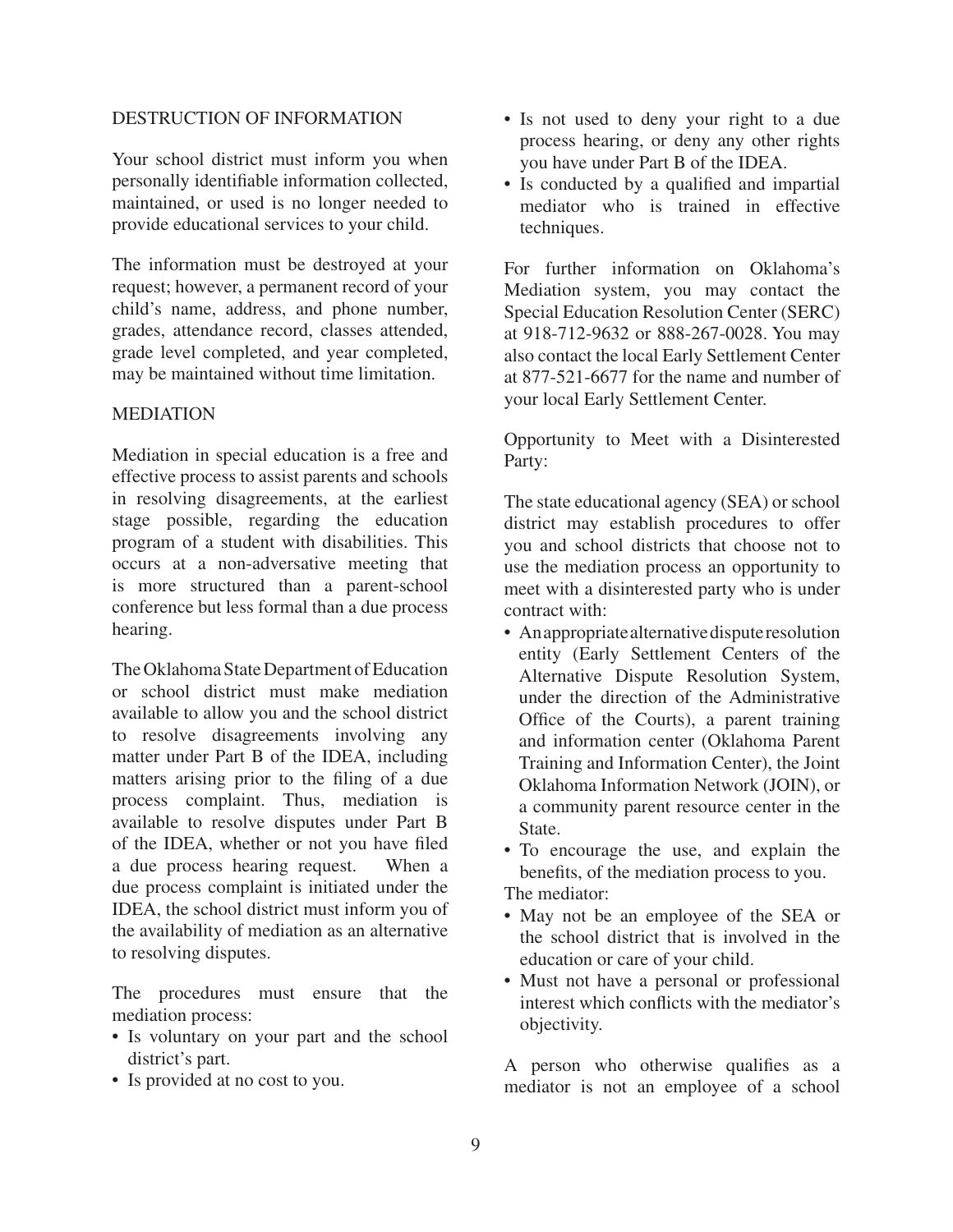district or State agency solely because he/ she is paid by the agency or school district to serve as a mediator.

Trained, qualified, and impartial mediators are available, and may be requested from the Early Settlement Centers of the Alternative Dispute Resolution System, under the direction of the Administrative Office of the Courts. Information and referral may also be obtained at no cost through the OSDE-SES, the Oklahoma Areawide Services Information System (OASIS), the Oklahoma Parent Training Information Center, or the Oklahoma Disability Law Center (ODLC).

The OSDE-SES supports resolution of disputes, involving any matter subject to due process complaints, through mediation or other informal means between parents and school districts concerning the education of a child with a disability or purported to have disabilities. The State is responsible for the costs of the mediation process.

Each meeting in the mediation process must be scheduled in a timely manner and held in a location that is convenient for you and the school district. Mediation is not used to deny or delay your right to a due process hearing or to deny any other rights afforded under these requirements. Also, the mediation meeting does not alter the required timelines for due process hearings.

To resolve a dispute through the mediation process, both you and the school district must execute a legally binding agreement that sets forth such resolution, and:

- States that all discussions occurred during the mediation process will remain confidential and may not be used as evidence in any subsequent due process hearing or civil proceedings.
- Is signed by both you and a representative of the school district who has the authority to bind the school district.

A written, signed mediation agreement is enforceable in any State court or competent jurisdiction or in a district court of the United States.

Mediation may be requested by you or the school district but must be attended and agreed upon by both parties. The parties involved may or may not have representatives at the mediation; however, those persons attending should be in a position of authority to make decisions.

Either party may refuse to participate in a conference without prejudice to any procedural safeguard afforded under any applicable State or federal law.

# FILING LOCAL OR STATE LEVEL ADMINISTRATIVE COMPLAINTS

A signed written complaint regarding alleged violations of the IDEA Part B may be filed with the local school district administrator or the SEA. The complaint may address your specific child and/or policy or practice of the school district that you allege is in violation of the IDEA.

If the complaint is filed with the local school district, the complainant may request that the State review the findings.

A written complaint must include:

- A statement that the school district has violated a requirement under the IDEA Part B.
- Facts on which the statement is based.
- The signature and contact information of the complainant.

If alleging violations regarding a specific child:

- The name of the child and the address of the residence of the child.
- The name of the school in which the child attends.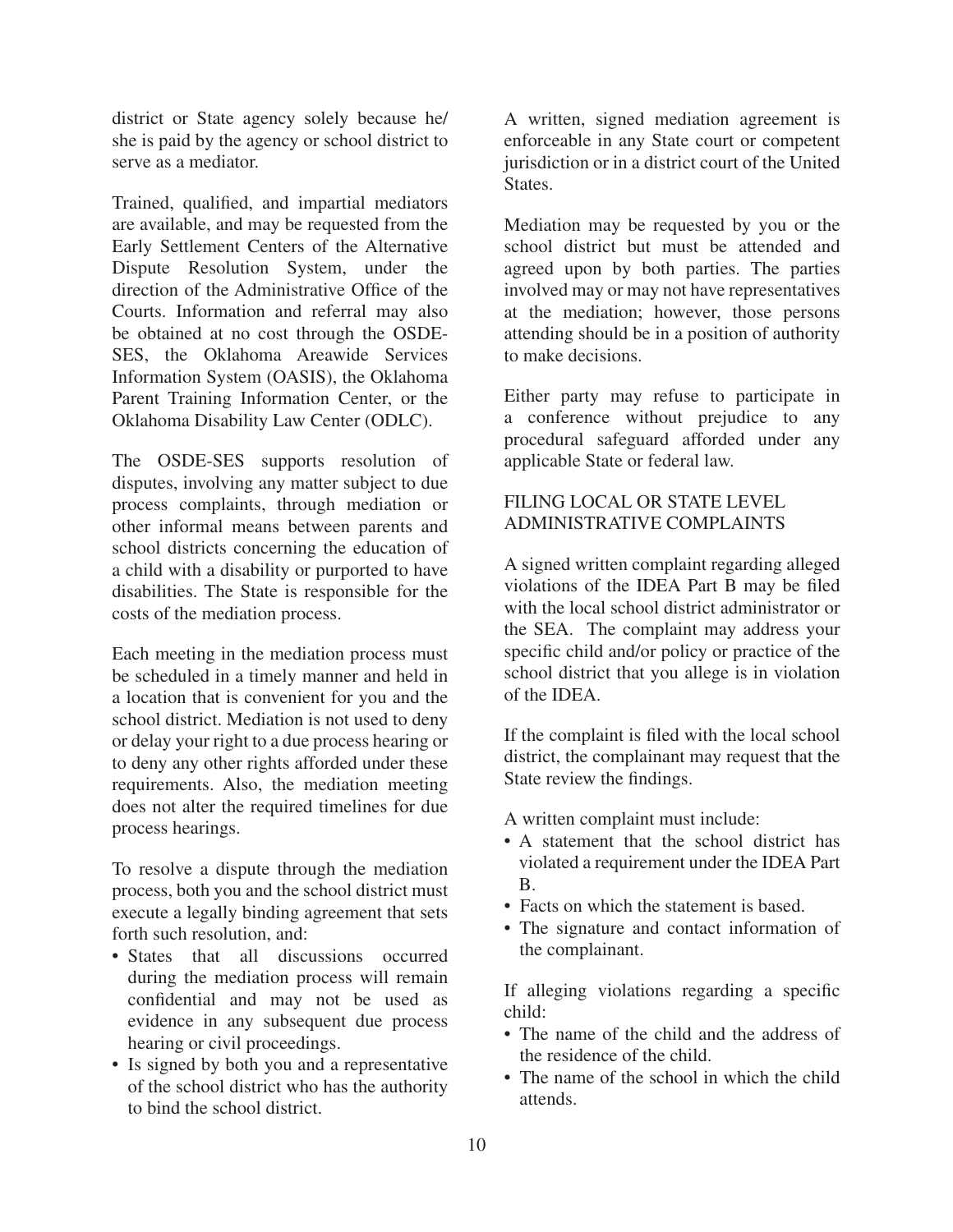- In the case of a homeless child or youth, available contact information for the child and the name of the school in which the child attends.
- A description of how the school district has violated the requirements under the IDEA related to the allegation including the facts related to the problem.
- The proposed resolution of the problem to the extent known and available to the party following the complaint at the time the complaint is filed.

The complaint must allege the violation occurred not more than one year prior to the date the complaint is filed.

If you file an administrative complaint and a due process hearing complaint on the same issue, the investigation of the administrative complaint will be held in abeyance. The hearing officer assigned to hear your due process hearing complaint will conduct an impartial hearing.

Relevant information may be submitted orally and in writing regarding the alleged issue for consideration in determining if there is a violation of the IDEA Part B.

A form for this purpose is available from the OSDE-SES to assist you in filing a formal written complaint.

A written letter of findings will be issued by the OSDE-SES within 60 calendar days after receipt of a formal written complaint, unless exceptional circumstances exist which require lengthier involvement.

Mediation is also encouraged as an option to facilitate early resolution of complaint issues. Information to assist in requesting mediation or filing a complaint may be obtained by contacting the special education director or administrator of your school district or the OSDE-SES.

# FILING A DUE PROCESS HEARING COMPLAINT

You or the school district may file a due process complaint on any matter relating to a proposal or refusal to initiate or change the identification, evaluation, or educational placement of your child, or the provision of a FAPE.

The due process complaint must allege a violation that happened not more than two years before you or the school district knew or should have known about the alleged action that forms the basis of the due process complaint.

The above timeline does not apply to you if you could not file a due process complaint due to:

- The school district specifically misrepresented that it has resolved the issue forming the basis of the complaint.
- The school district withheld information from you that was required to be provided to you under Part B of the IDEA.

The school district must inform you of any free or low-cost legal or other relevant services available in your area if you request the information, or if you or the school district file a due process complaint.

#### DUE PROCESS COMPLAINT

To request a hearing, you or the school district (or your attorney or the school district's attorney) must submit a due process complaint to the other party. That complaint must contain all of the content listed below and must be kept confidential.

You or the school district, whichever filed the complaint, must also provide the SEA with a copy of the complaint.

The due process complaint must be in writing, signed, and include: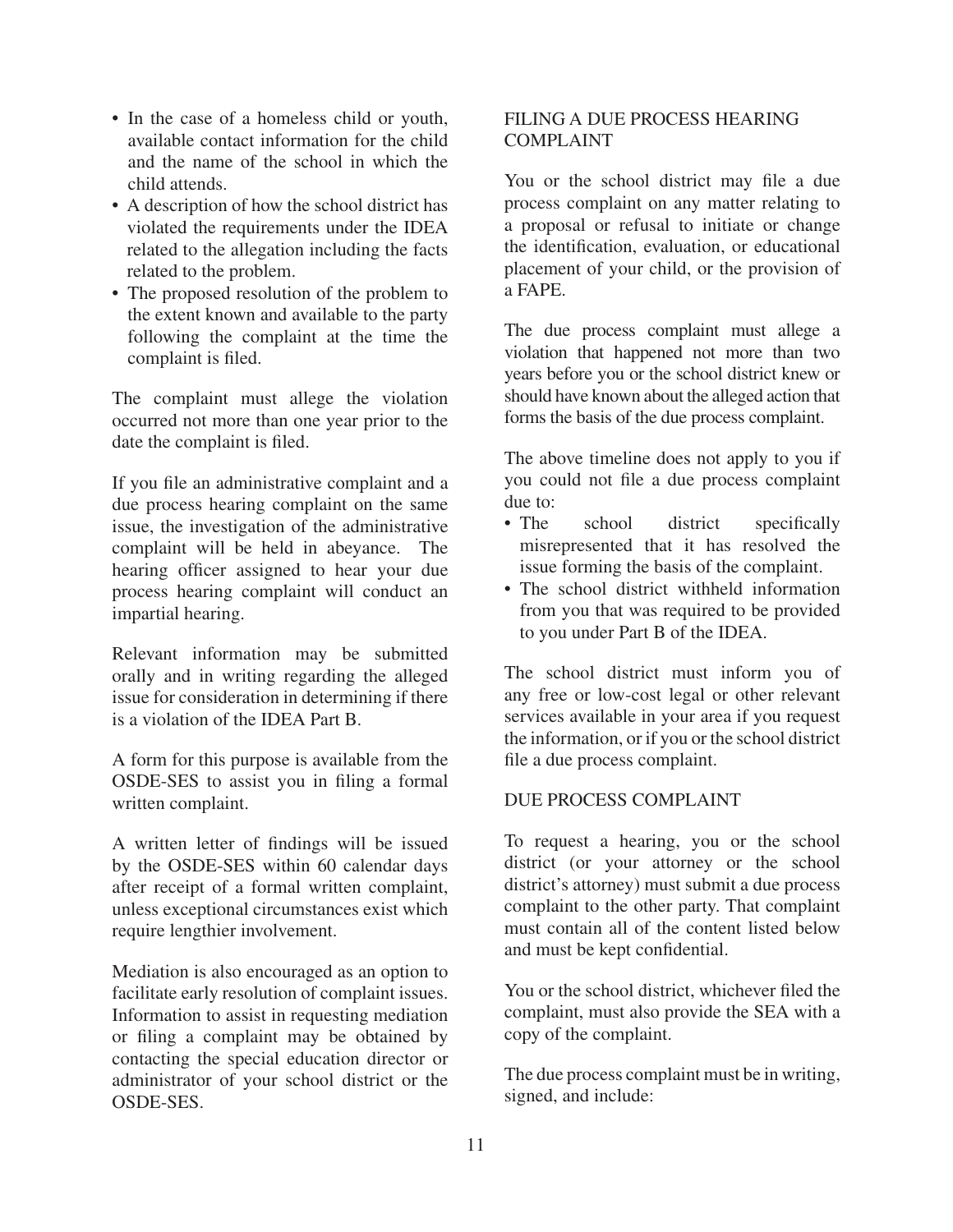- The name of your child.
- Your child's date of birth.
- The address of your child's residence.
- The name of the school your child is attending.
- If your child is a homeless child or youth, your child's contact information and the name of the school your child is attending.
- The current grade or current placement of your child.
- Your child's established or purported disability.
- A description of the nature of the problem of your child relating to the proposed or refused action, including facts relating to the problem.
- A proposed resolution of the problem to the extent known and available to you or the school district at the time.
- The reason for challenging the identification, evaluation, educational placement of your child, or the provision of a FAPE to your child.

A party may not have a due process hearing until the party, or the attorney representing the party, files a notice that meets the requirements.

A form for this purpose is available from the OSDE-SES to assist you in filing a due process complaint. A copy of this request must be mailed by you, or the attorney representing you on behalf of your child, to the school district, and to the OSDE-SES, Attention: Due Process Hearing Requests, 2500 North Lincoln Boulevard, Room 412, Oklahoma City, Oklahoma 73105-4599.

An impartial due process hearing office will be appointed to the case. You or your attorney will be notified of the appointment.

The due process complaint will be considered sufficient unless the party receiving the due process complaint notifies the hearing officer and the other party, in writing,

within 15 calendar days of receiving their complaint, that the complaint does not meet the requirements listed above. Within five calendar days of receiving the notification that the receiving party considers a due process complaint insufficient, the hearing officer must make a determination if the due process complaint meets the requirements listed above, and must immediately notify the parties in writing of such determination.

If the hearing officer determines that your due process hearing complaint is insufficient, you have the right to submit an amended complaint addressing the reason why it did not meet the criteria of a sufficient complaint.

You or the school district may make changes to the due process complaint only if:

- The other party approves of the changes in writing and is given the opportunity to resolve the due process complaint through resolution meeting.
- By no later than five days before the due process hearing begins, the hearing officer grants permission for the changes. If the complaining party makes changes to the due process complaint, the timeline for the resolution meeting, and the time period for the resolution start again on the date in which the amended complaint is filed.

Nothing in this section may be construed to preclude you from filing a separate request for a due process complaint on an issue separate from the complaint already filed.

If the school district has not sent a prior written notice to you regarding the subject matter contained in your due process complaint, the school district must, within ten calendar days of receiving the due process complaint, send to you a response that must include:

• An explanation of why the school district proposed or refused to take the action raised in the due process complaint.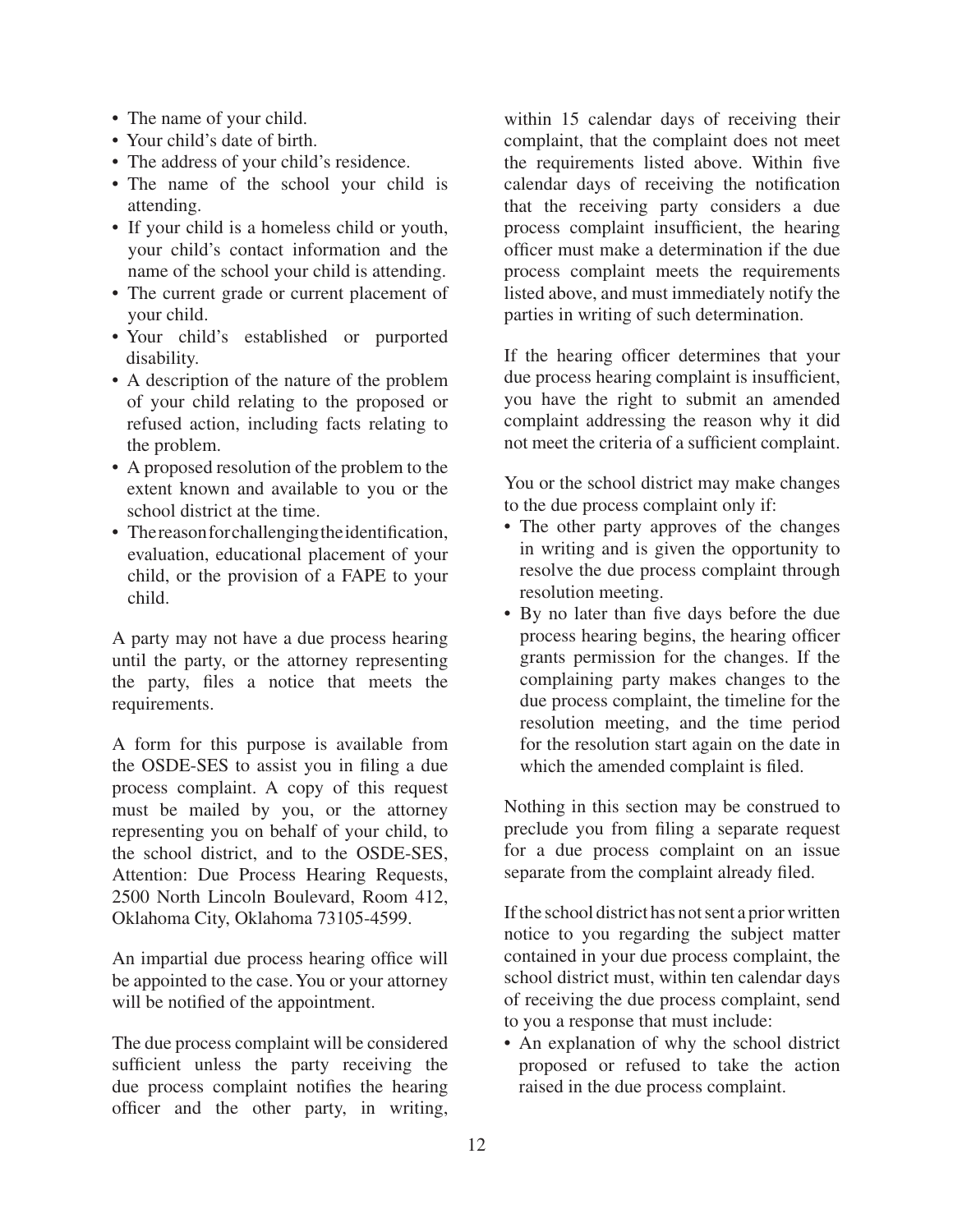- A description of other options that your child's IEP team considered and the reasons why those options were rejected.
- A description of each evaluation procedure, assessment, record or report the school district used as the basis for the proposed or refused actions.
- A description of the other factors that are relevant to the school district's proposed or refused actions.

Except as stated above, the party receiving a due process complaint must, within ten calendar days of receiving the due process complaint, send to the other party a response that specifically addresses the issues raised in the complaint.

#### RESOLUTION SESSIONS

Within 15 calendar days of receiving notice of your due process hearing complaint, and before the due process hearing begins, the school district must convene a meeting with you and the relevant member(s) of the IEP team who have specific knowledge of the facts identified in your due process complaint.

The meeting:

- Must include a representative of the school district who has decision-making authority on behalf of the school district.
- May not include an attorney of the school district, unless you are accompanied by an attorney.

The purpose of the meeting is for you to discuss your due process complaint, and the facts that form the basis of the complaint.

The school district is provided the opportunity to resolve the complaint, unless you and the school district both agree in writing to waive the resolution meeting, or agree to use the mediation process. Unless both you and the school district waive the resolution meeting or agree to go to mediation, your failure

to participate in the resolution meeting will delay the timelines for the resolution process and the due process hearing until the resolution meeting is held.

If the school district has not resolved the complaint to your satisfaction within 30 calendar days of the receipt of the due process complaint, the due process hearing may occur.

The 45 calendar day timeline for issuing a final decision begins at the expiration of the 30 calendar day resolution period, unless you and the school district have both agreed to waive the resolution process or to use mediation. In this case, the 45 calendar day timeline begins the next day.

If, after making reasonable efforts and documenting such efforts, the school district is not able to obtain your participation in the resolution meeting, the school district may, at the end of the 30 calendar day resolution period, request that a hearing officer dismiss your due process complaint.

If the school district fails to hold a mediation session within 15 days after receiving your due process hearing complaint or fails to participate in the resolution meeting, you may ask the hearing office to begin the due process hearing timeline.

If a resolution to the dispute is reached at the resolution meeting, you and the school district must execute a legally binding agreement that is:

- Signed by you and a representative of the school district who has the authority to bind the school district.
- Enforceable in any State court of competent jurisdiction or in a district court of the United States.

If you and the school district enter into an agreement as a result of a resolution meeting,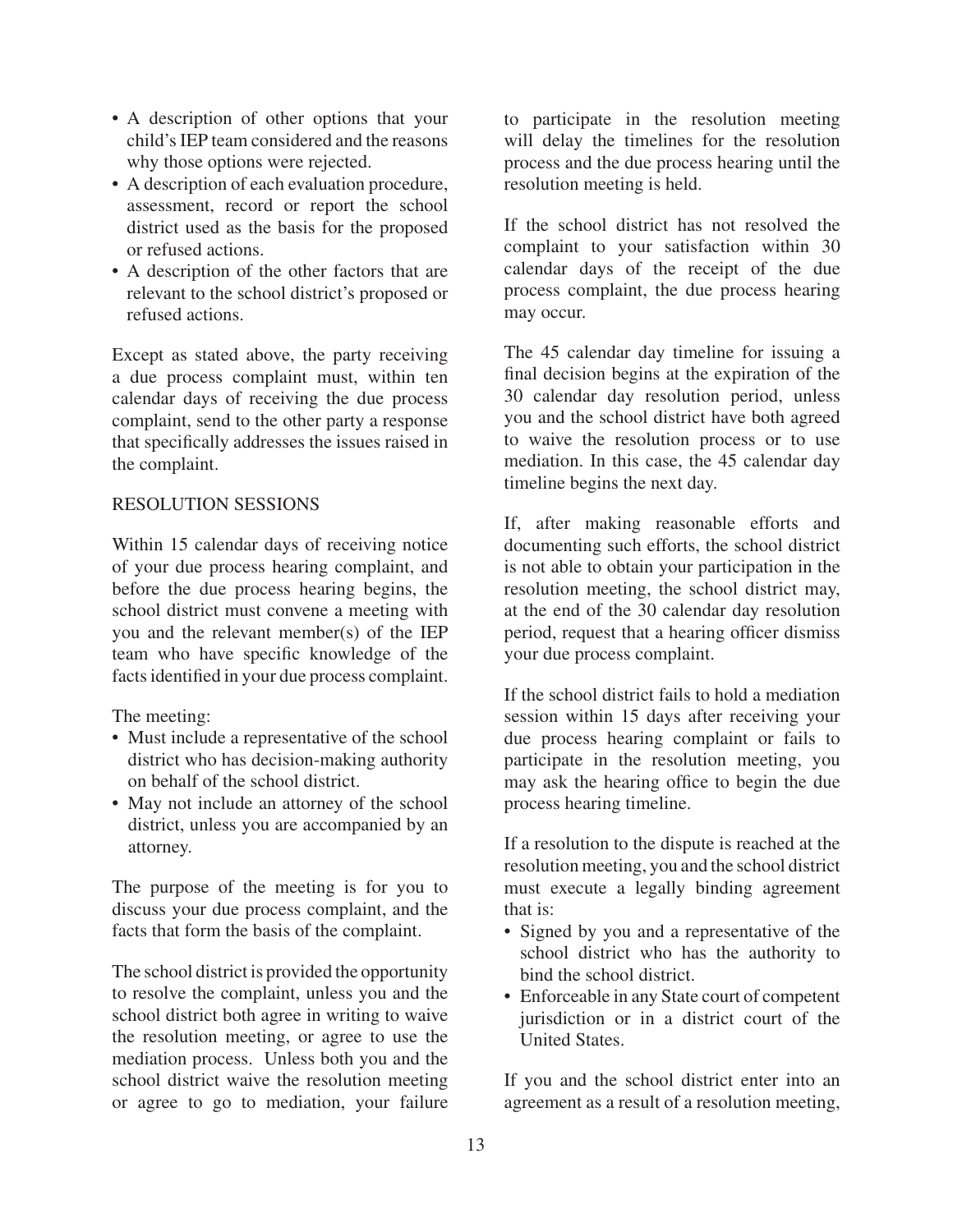either party may void the agreement within three business days of the time that both you and the school district signed the agreement.

### IMPARTIAL DUE PROCESS HEARING

At a minimum, a hearing officer must:

- Not be an employee of the SEA or the school district involved in the education or care of your child; however, a person is not an employee of the agency solely because he/she is paid by the agency to serve as a hearing officer.
- Not have personal or professional interest that conflicts with the hearing officer's objectivity in the hearing.
- Be knowledgeable of, and understand, the provisions of the IDEA, federal, and State regulations pertaining to the IDEA, and legal interpretations of the IDEA by federal and State courts.
- Have the knowledge and ability to conduct hearings, in accordance with appropriate standard legal practice.
- Have the knowledge and ability to render and write decisions in accordance with appropriate, standard legal practice.

The party that requests the due process hearing may not raise issues at the due process hearing that were not addressed in the due process complaint, unless the other party agrees.

The SEA maintains a list of qualified hearing officers. When a due process hearing is assigned, the SEA must provide the name of the hearing officer assigned and their qualifications to all parties involved.

#### DUE PROCESS HEARING RIGHTS

Any party to a hearing or an appeal must be accorded the right to:

• Be accompanied and advised by a lawyer or person with special knowledge or training regarding the problems of children with disabilities.

- Presentevidence and confront, crossexamine, and require the attendance of witnesses.
- Prohibit the introduction of any evidence at the hearing that has not been disclosed to the other party at least five business days prior to the hearing.
- · Obtain a written, or, at your option, electronic, word-for-word record of the hearing.
- Obtain a written, or, at your option, electronic findings of the facts and decisions, which shall be made available to the public and transmitted to the State advisory panel.

A hearing officer may prevent any party that fails to disclose relevant evaluations or recommendations to the other party at least five business days before the hearing.

You must be given the right to have your child present, and the right to open the hearing to the public.

#### HEARING DECISIONS

A hearing officer's decision on whether your child received a FAPE must be based on substantive grounds.

In matters alleging a procedural violation, a hearing officer may find that your child did not receive a FAPE, only if the procedural inadequacies:

- Impeded your child's right to a FAPE.
- Significantly impeded your opportunity to participate in the decision-making process regarding the provision of a FAPE to your child.
- Caused a deprivation of an educational benefit.

Nothing in the procedural safeguards section of the federal regulations under Part B of the IDEA can be interpreted to prevent you from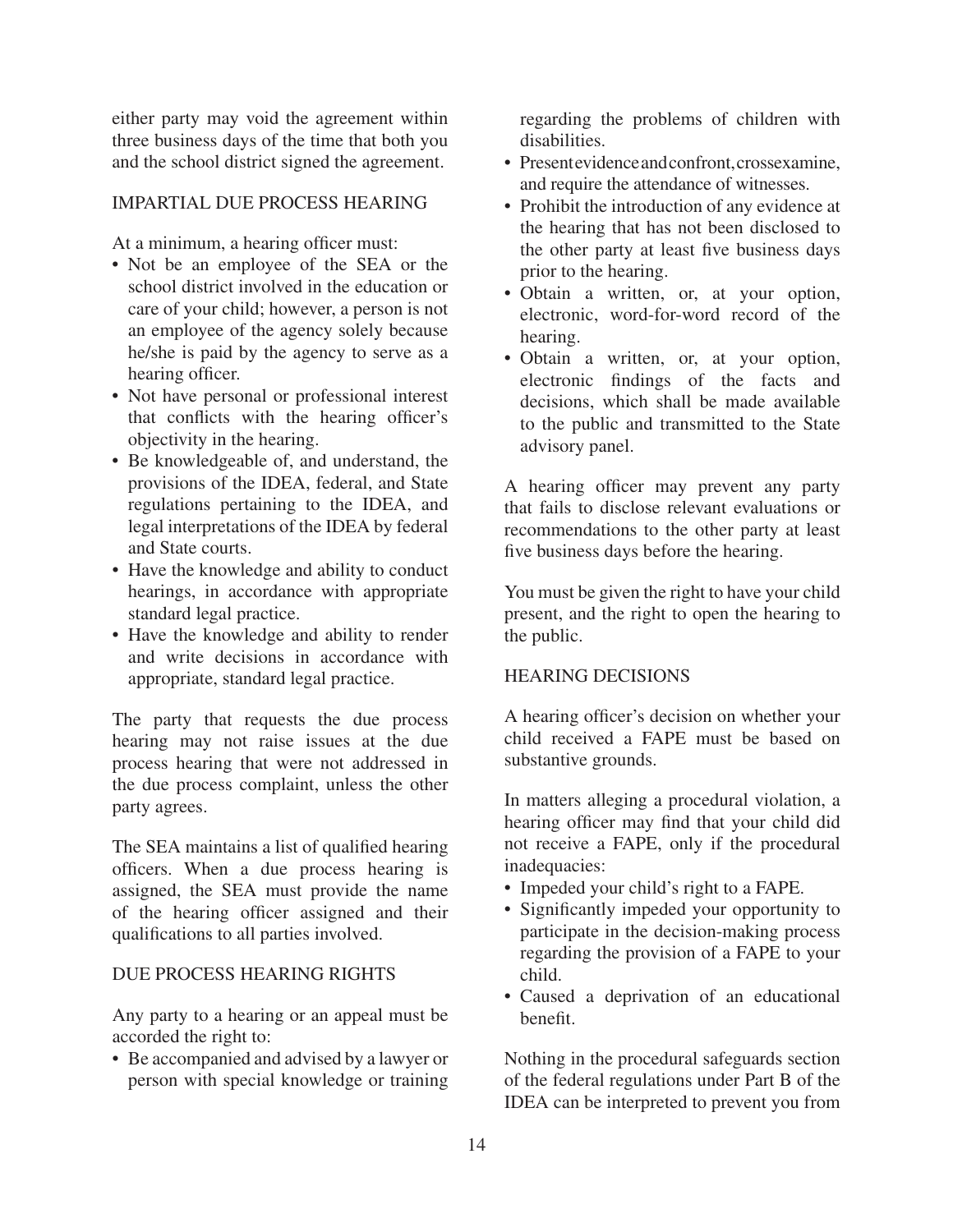filing a separate request for a due process hearing on an issue separate from a request already filed.

The SEA, after deleting any personally identifiable information, must:

- Provide the findings and decisions in the due process hearing or appeal to the State special education advisory panel.
- Make those findings and decisions available to the public.

#### FINALITY OF DECISION, APPEAL, IMPARTIAL REVIEW

A decision made in a due process hearing is final, except that any party involved in the hearing may appeal the decision within 30 calendar days.

If a party is aggrieved by the findings and decision in the hearing, an appeal may be brought to the SEA.

If there is an appeal, the SEA appoints a state reviewing officer who conducts an impartial review of the findings and decisions appealed. The official conducting the review must:

• Examine the entire hearing record.

- Ensure that the procedures at the hearing were consistent with the requirements of due process.
- Seek additional evidence if necessary. If a hearing is held to receive additional evidence, the hearing rights described above apply.
- Give the parties an opportunity for oral or written argument, or both, at the discretion of the reviewing official.
- Make an independent decision on completion of the review.
- Give you and the school district a copy of written, or at your option, electronic, findings of fact and decisions.

The SEA, after deleting any personally identifiable information, must transmit the findings and decisions to the State special education advisory panel, and make the findings and decisions available to the public.

The decision made by the reviewing official is final, unless a party brings a civil action under the procedures described below.

# TIMELINES AND CONVENIENCE OF HEARINGS AND REVIEWS

The SEA must ensure that no later than 45 calendar days after the expiration of the 30 calendar day period for resolution meetings, or, no later than 45 calendar days after the expiration of the adjusted time period:

- A final decision is reached in a hearing.
- A copy of the decision is mailed to you and the school district.

If there is an appeal, the SEA must ensure that no later than 30 calendar days after the receipt of a request for a review:

- A final decision is reached in the review.
- A copy of the decision is mailed to you and the school district.

A hearing officer may grant specific extensions of time beyond the 45 day calendar time period, if you or the school district requests a specific extension of the timeline.

Each hearing must be conducted at a time and place that is reasonably convenient to you and your child. Except in the case of a change in placement initiated by school personnel due to your child carrying or possession of a weapon, possession or use of illegal drugs, or the sale or soliciting the sale of a controlled substance, or inflicting serious bodily injury upon another person, (or a change in placement ordered by a hearing officer due to a determination that maintaining the current placement is substantially likely to result in injury to the child or others), if you request a hearing to challenge the manifestation determination review, your child must remain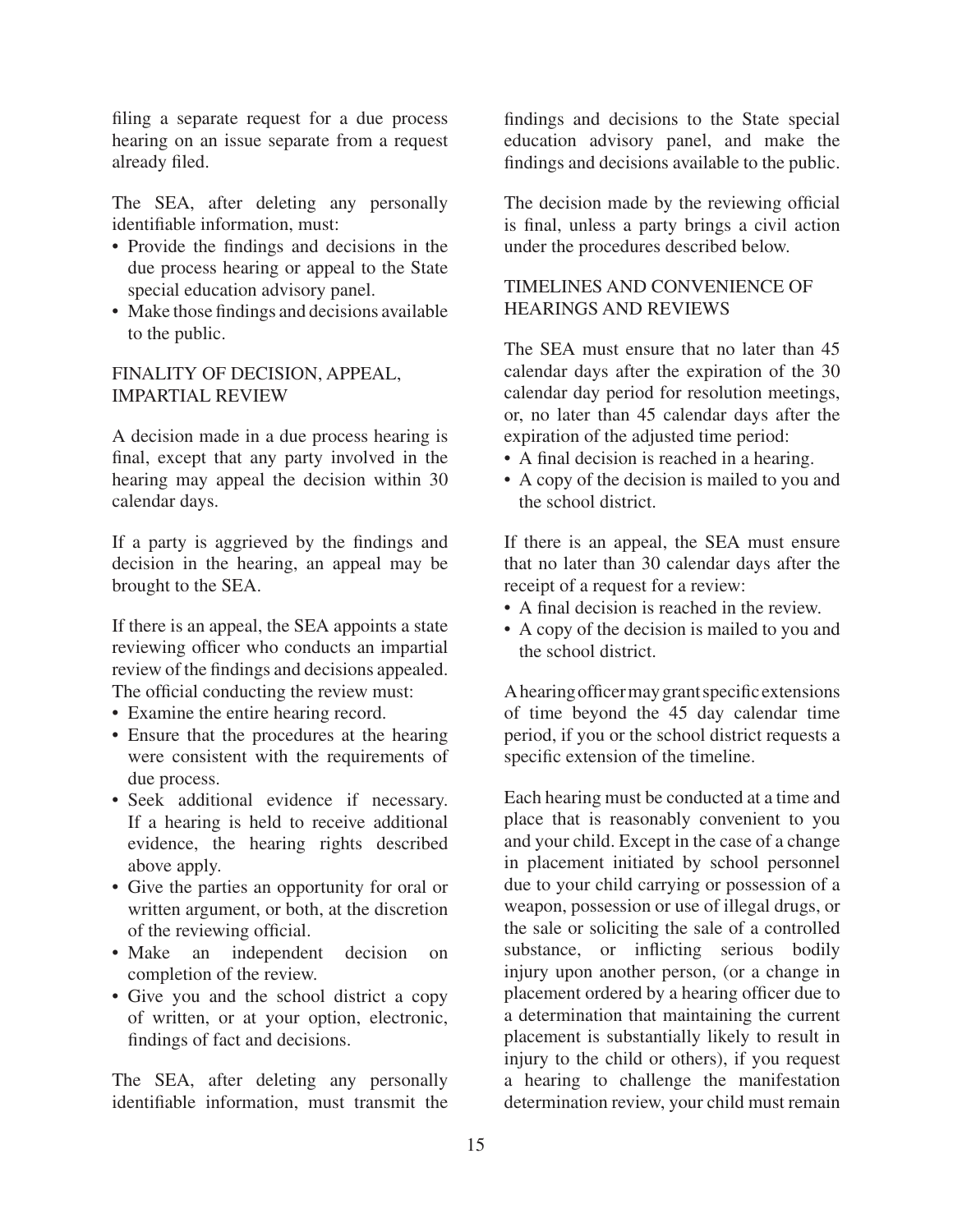in the interim alternative educational setting pending the decision of the hearing officer, or until the expiration of the time period of the change of placement, whichever occurs first, unless the State or school district and you agree otherwise.

### RIGHT TO BRING A CIVIL ACTION

Any party who does not agree with the findings and decisions in the State level review has the right to bring a civil action with respect to the matter that was the subject of the due process complaint hearing. The action may be brought in any State court of competent jurisdiction or in a district court of the United States, without regard to the amount in dispute.

The party bringing the civil action must have 90 calendar days from the date of the decision of the hearing officer to bring such an action.

In any civil action, the court:

- Receives the records of the administrative proceedings.
- Hears additional evidence at the request of a party.
- Bases its decision on the preponderance of the evidence, and grants the relief that the court determines to be appropriate.

#### ATTORNEYS' FEES

In any action or proceeding brought under Part B of the IDEA, the court, in its discretion, may award reasonable attorneys' fees as part of the cost:

- To a prevailing party who is the parent of a child with a disability.
- To a prevailing party who is a school district against the attorney of a parent who files a request for a due process hearing or subsequent cause of action that is frivolous, unreasonable or without foundation, or against the attorney of a parent who continued to litigate after the litigation

clearly became frivolous, unreasonable or without foundation

• To a prevailing school district against the attorney of a parent, or against the parent, if the parent's complaint or subsequent cause of action was presented for any improper purpose, such as to harass, to cause unnecessary delay, or to needlessly increase the cost of the action or proceeding.

A court awards reasonable attorneys' fees based on rates prevailing in the community in which the action or hearing arose for the kind and quality of services furnished. No bonus or multiplier may be used in calculating fees awarded.

Funds under the IDEA Part B may not be used to pay attorney's fees or costs of a party related to an action or proceeding.

Attorneys' fees may not be awarded and related costs may not be reimbursed in any action or proceeding for services performed subsequent to the time of a written offer of settlement to you, if:

- The offer is made within the time prescribed by Rule 68 of the Federal Rules of Civil Procedure; or, in the case of an administrative proceeding, at any time more than ten calendar days before the proceeding begins.
- The offer is not accepted within ten calendar days.
- The court or administrative hearing officer finds that the relief finally obtained by you is not more favorable to you than the offer of settlement.

Attorneys' fees may not be awarded relating to any meeting of the IEP team unless such meeting is convened as a result of an administrative proceeding or court action, or, at the discretion of the State, for mediation.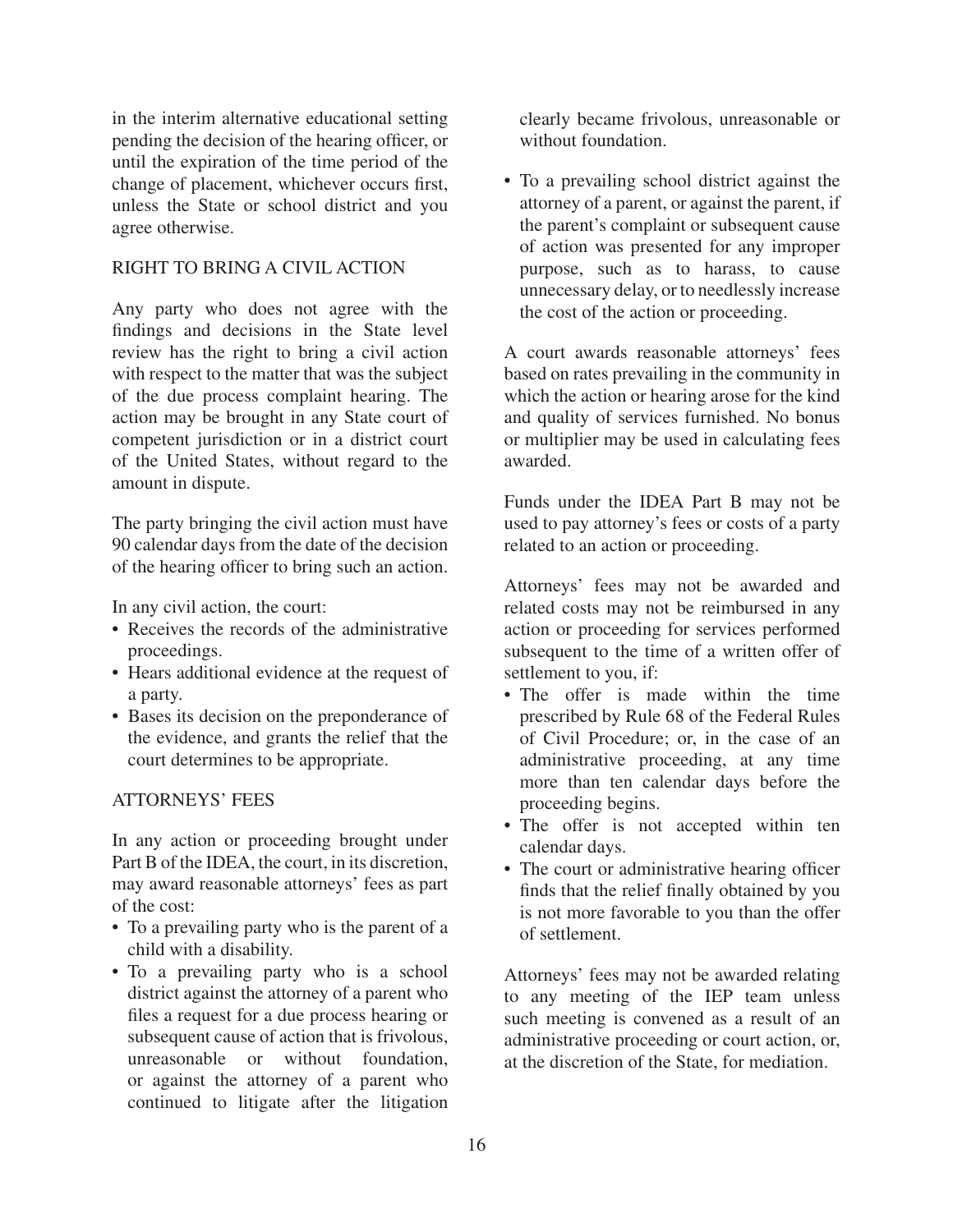#### DISCIPLINE

#### AUTHORITY OF SCHOOL PERSONNEL

School personnel may consider any unique circumstances on a case-by-case basis, when determining whether to order a change in placement for a child with a disability who violates a code of student conduct.

School personnel may remove a child with a disability who violates a code of student conduct from their current placement to an appropriate interim alternative educational setting, another setting, or suspension, for not more than ten consecutive school days (to the extent such alternatives are applied to children without disabilities).

If school personnel seek to order a change in placement that would exceed ten school days, and the behavior that gave rise to the violation of the school code is determined not to be a manifestation of your child's disability, school personnel may apply the disciplinary procedures to your child in the same manner and for the same duration in which the procedures would be applied to children without disabilities, except the school must provide services to your child.

Your child's IEP team determines the interim alternative educational setting for such services.

These services that must be provided to your child if removed from his or her current placement may be provided in an interim alternative educational setting.

#### **SERVICES**

Your child, if removed from his or her current placement for more than ten school days in the same school year must:

• Continue to receive educational services, so as to enable him or her to participate in

the general education curriculum, although in another setting, and to progress toward meeting the goals identified in his or her IEP; and receive, as appropriate, an Functional Behavior Assessment (FBA), behavioral intervention services, and modifications that are designed to address the behavior violation so that it does not happen again.

#### MANIFESTATION DETERMINATIONS

Must occur within ten school days of any decision to change the placement of your child because of a violation of a code of student conduct that results in ten or more consecutive school days, or more than ten cumulative schools days of suspension in the same school year that school officials have determined is a pattern of behavior.

A pattern of behavior may be determined because of the length of each removal, the total time that the student has been removed, the proximity of the removals to one another and whether or the behavior is substantially similar to the student's behavior in previous incidents that resulted in disciplinary removals.

The school district, you, and other relevant members of the IEP team (as determined by you and the school district) must review all relevant information in your child's file, including his or her IEP, any teacher observations, and any relevant information you have provided to determine if:

- The conduct in question was caused by, or was a direct and substantial relationship to, his or her disability.
- The conduct in question was the direct result of the school district's failure to implement his or her IEP.

If the school district, you, and other relevant members of the IEP team determine that either is applicable for your child, the conduct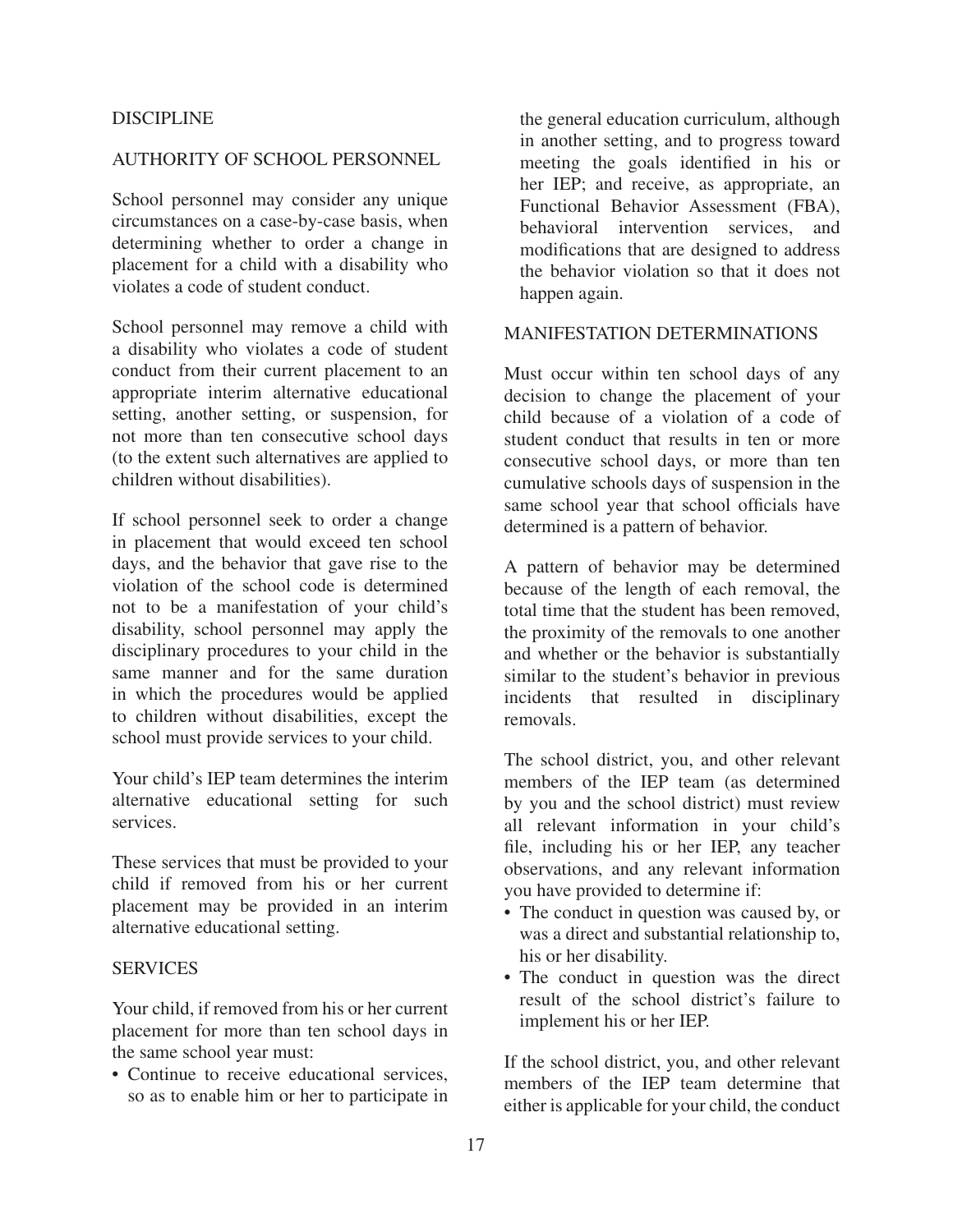must be determined to be a manifestation of your child's disability.

# DETERMINATION THAT BEHAVIOR WAS A MANIFESTATION

If the school district, you, and other relevant members of the IEP team determine that the conduct was a manifestation of your child's disability, the IEP team must either:

- Conduct an FBA and implement a behavior intervention plan (BIP) for your child, unless the school district had conducted such assessment prior to such determination and the behavior that resulted in a change in placement.
- If a BIP already has been developed, the IEP team must meet to review the plan, and modify it, as necessary, to address the behavior.

Unless determined to be a special circumstance, the school district must return your child to the placement from which your child was removed, unless you and the school district agree to a change of placement as part of the modification of the BIP.

### DETERMINATION THAT BEHAVIOR WAS NOT A MANIFESTATION OF THE DISABILITY

If the result of the review is a determination that the behavior of your child was not a manifestation of your child's disability, the relevant disciplinary procedures applicable to children without disabilities may be applied to your child in the same manner in which they would be applied to children without disabilities, except that a FAPE must be provided to your child during the term of suspension.

You have the right to request mediation or an expedited due process hearing if you disagree with the manifestation determination.

### DISCIPLINARY RECORDS

If the school district initiates disciplinary procedures applicable to all children, the school district must ensure that the special education and disciplinary records of your child are transmitted for consideration by the person(s) making the final determination about the disciplinary action.

### INTERIM ALTERNATIVE EDUCATIONAL SETTINGS

Regardless of whether or not the behavior was a manifestation of your child's disability, school personnel may remove a student to an interim alternative educational setting for up to 45 school days if your child:

- Carries or possesses a weapon to school or has a weapon at school, on school premises, or at a school function under the jurisdiction of an SEA or a school district.
- Knowingly has or uses illegal drugs, or sells or solicits the sale of a controlled substance, while at school, on school premises, or at a school function under the jurisdiction of a SEA or school district.
- Has inflicted serious bodily injury upon another person while at school, on school premises, or at a school function under the jurisdiction of an SEA or a school district.

"Serious Bodily Injury" is defined to mean a bodily injury that involves a substantial risk of death; extreme physical pain; protracted and obvious disfigurement, or protracted loss or impairment of the function of a bodily member, organ or faculty.

The IEP Team will determine the appropriate services for your child in an Interim Alternative Educational Settings (IAES).

The school has the option of continuing the IAES into the next school year if there are less than 45 school days remaining in the school year in which the incident takes place.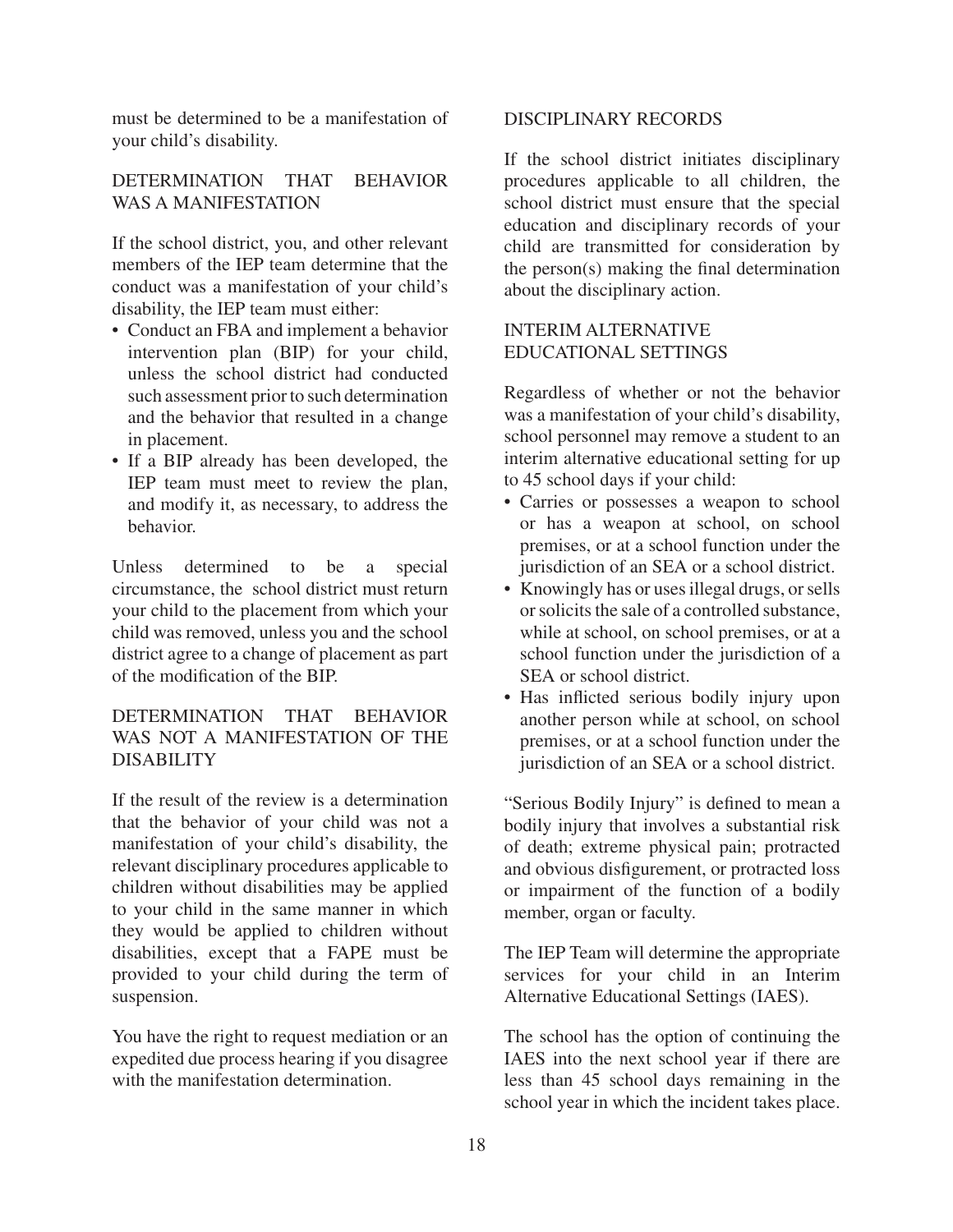Not later than the date on which the decision to take disciplinary action is made, the school district must notify you of that decision, and provide you with a procedural safeguards notice.

# CHANGE OF PLACEMENT DUE TO DISCIPLINARY REMOVALS

The removal of your child from his or her current educational placement is a change of placement if:

- The removal is more than ten consecutive days.
- Your child has been subjected to a series of removals that constitute a pattern of removal because:
- °The series of removals totaled more than ten school days in a school year.
- °Your child's behavior is substantially similar to your child's behavior in previous incidents that resulted in the series of removals.
- °Of such additional factors as the length of each removal, the total amount of time your child has been removed, and the proximity of the removals to one another.
- °Whether a pattern of removals constitutes a change of placements is determined on a case-by-case basis by the school district, and, if challenged, is subject to review by judicial proceedings.

# APPEALS

You may file a due process complaint to request a due process hearing if you disagree with:

- Any decision regarding placement made under the discipline provision.
- The manifestation determination. The school district may file a due process complaint to request a due process hearing if it believes that maintaining the current placement of your child is substantially likely to result in injury to your child or to others.

# AUTHORITY OF HEARING OFFICER

A hearing officer must conduct the due process hearing and make a decision. The hearing officer may:

- Return your child to the placement from which your child was removed if the hearing officer determines that the removal was a violation of the requirements described under the heading **Authority of School Personnel**, or that your child's behavior was a manifestation of your child's disability.
- Order a change in the placement of your child to an appropriate interim alternative educational setting for not more than 45 school days if the hearing officer determines that maintaining the current placement of your child is substantially likely to result in injury to your child or to others.

These hearing procedures may be repeated, if the school district believes that returning your child to the original placement is substantially likely to result in injury to your child or to others.

The SEA or school district must arrange for an expedited hearing when you request one. Whenever you or the school district file a due process complaint to request such a hearing, a hearing must be held that meets the requirements described under the headings **Due Process Complaint Procedures, Hearings on Due Process Complaints, and Appeal of Decisions; Impartial Review**, except as follows:

- The SEA or school district must arrange for an expedited due process hearing, which must occur within 20 school days of the date the hearing is requested and must result in a determination within ten school days after the hearing.
- Unless you and the school district agree in writing to waive the meeting, or agree to use mediation, a resolution meeting must occur within seven calendar days or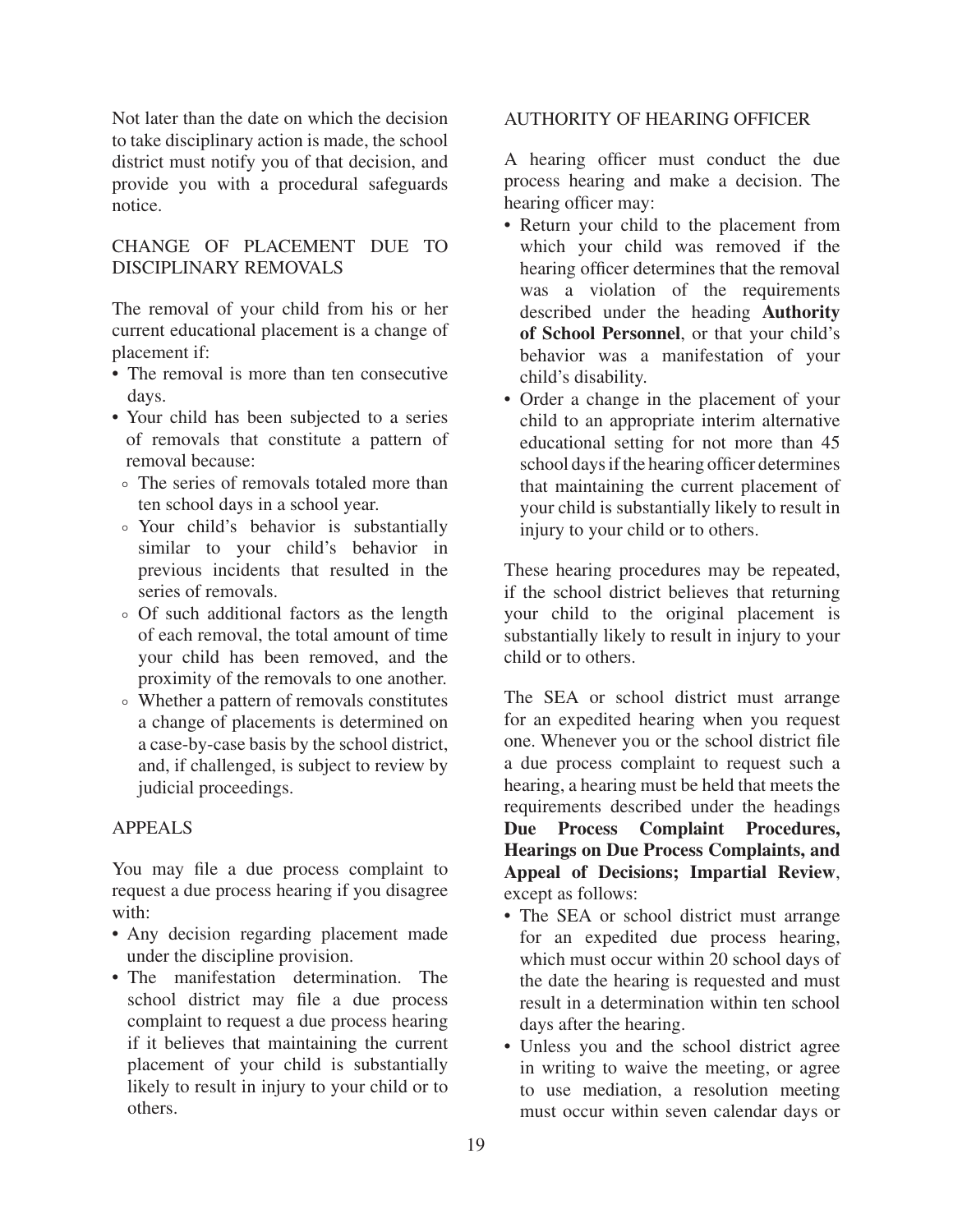upon receiving notice of the due process complaint.

• The hearing may proceed, unless the matter has been resolved to the satisfaction of both parties within 15 calendar days of receipt of the due process complaint.

A State may establish different procedural rules for expedited due process hearings than it has established for other due process hearings. Except for the timelines, those rules must be consistent with the rules in this document regarding due process hearings.

A party may appeal the decision in an expedited due process hearing in the same way as they may for decisions in other due process hearings.

### PLACEMENT DURING APPEALS

When you or the school district has filed a due process complaint related to disciplinary matters, your child must (unless you and the SEA or school district agree otherwise) remain in the interim alternative educational setting pending the decision of the hearing officer or until the expiration of the time period of removal provided for and described under the heading **Authority of School Personnel**, whichever comes first.

## PROTECTIONS FOR CHILDREN NOT YET ELIGIBLE FOR SPECIAL EDUCATION AND RELATED SERVICES

If a child who has been determined to be eligible for special education and related services under IDEA Part B, violates a code of student conduct, but the school district had knowledge before the behavior that brought about the disciplinary action that your child was a child with a disability, then your child may assert any of the procedural safeguards described in this notice.

Basis of knowledge for disciplinary matters—A school district must be deemed to have knowledge that a child is a child with a disability if, before the behavior that brought about the disciplinary action occurred:

- You expressed concern in writing that your child is in need of special education and related services to supervisory or administrative personnel of the appropriate education agency, or a teacher of your child.
- You requested an evaluation related to eligibility for special education and related services under Part B of the IDEA.
- Your child's teacher, or other school district personnel, expressed specific concerns about a pattern of behavior demonstrated by your child, directly to the school district's director of special education or to other supervisory personnel of the school district.

### Exception—

A school district must not be deemed to have knowledge that your child is a child with a disability:

- If you have not allowed an evaluation of your child.
- If you have refused services for your child.
- Your child has been evaluated and determined not to be a child with a disability under the IDEA Part B.

# CONDITIONS THAT APPLY IF NO BASIS OF KNOWLEDGE

If prior to taking disciplinary measures against your child, a school district does not have knowledge that a child is a child with a disability, as described in Basis of Knowledge for Disciplinary Matters and Exceptions, your child may be subjected to the disciplinary measures applied to children without disabilities who engaged in comparable behaviors.

However, if a request is made for an evaluation of your child during the time period in which your child is subjected to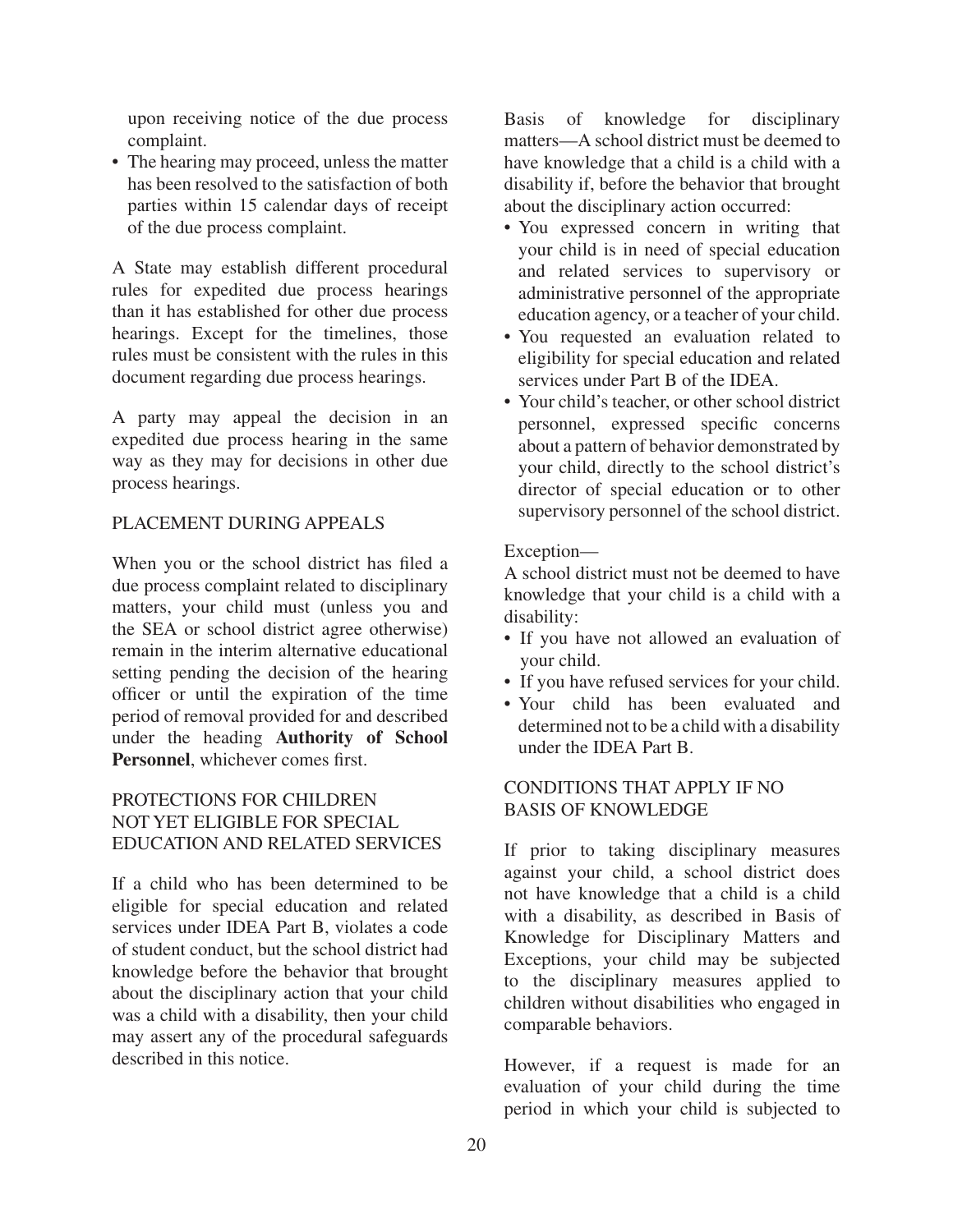disciplinary measures, the evaluation must be conducted in an expedited manner. Until the evaluation is completed, your child remains in the educational placement determined by school authorities, which include suspension or expulsion without educational services.

If your child is determined to be a child with a disability, taking into consideration information from the evaluation conducted by the school district and information provided by you, the school district must provide special education and related services in accordance with the provision under the IDEA Part B, including the disciplinary requirements described above.

### REFERRAL TO AND ACTION BY LAW ENFORCEMENT AND JUDICIAL **AUTHORITIES**

The IDEA Part B does not:

- Prohibit a school district from reporting a crime committed by a child with a disability to appropriate authorities.
- Prevent Oklahoma State law enforcement and judicial authorities from exercising their responsibilities with regard to the application of federal and Oklahoma State law to crimes committed by a child with a disability.

Transmittal of records—

If a school district reports a crime committed by a child with a disability, the school district:

- Must ensure that copies of your child's special education and disciplinary records are transmitted for consideration by the appropriate authorities to whom the agency reports the crime.
- May transmit copies of your child's special education and disciplinary records only to the extent permitted by Family Education Rights and Privacy Act (FERPA).

# REQUIREMENTS FOR UNILATERAL PLACEMENT BY PARENTS OF CHILDREN IN PRIVATE SCHOOLS AT PUBLIC EXPENSE

The IDEA Part B does not require a school district to pay for the cost of education, including special education and related services, of your child with a disability at a private school or facility if the school district made a FAPE available to your child, and you chose to place your child in a private school or facility. However, the school district where the private school is located must include your child in the population whose needs are addressed under Part B provisions of the IDEA regarding children who have been placed by their parents in a private school at 34 CFR §§ 300.131 through 300.144.

Reimbursement for private school placement—

If your child previously received special education and related services under the authority of a school district, and you choose to enroll your child in a private elementary or secondary school without the consent of or referral by the school because you disagree that the IEP being offered your child, a court or a hearing officer may require the school district to reimburse you for the cost of that enrollment. The court or hearing officer must find that the school district had not made a FAPE available to your child in a timely manner prior to that enrollment, and that the private placement is appropriate.

A hearing officer or a court may find your placement to be appropriate, even if the placement does not meet the State standards that apply to education provided by the SEA and the school district.

Limitations on reimbursement—

The cost of reimbursement may be reduced or denied if: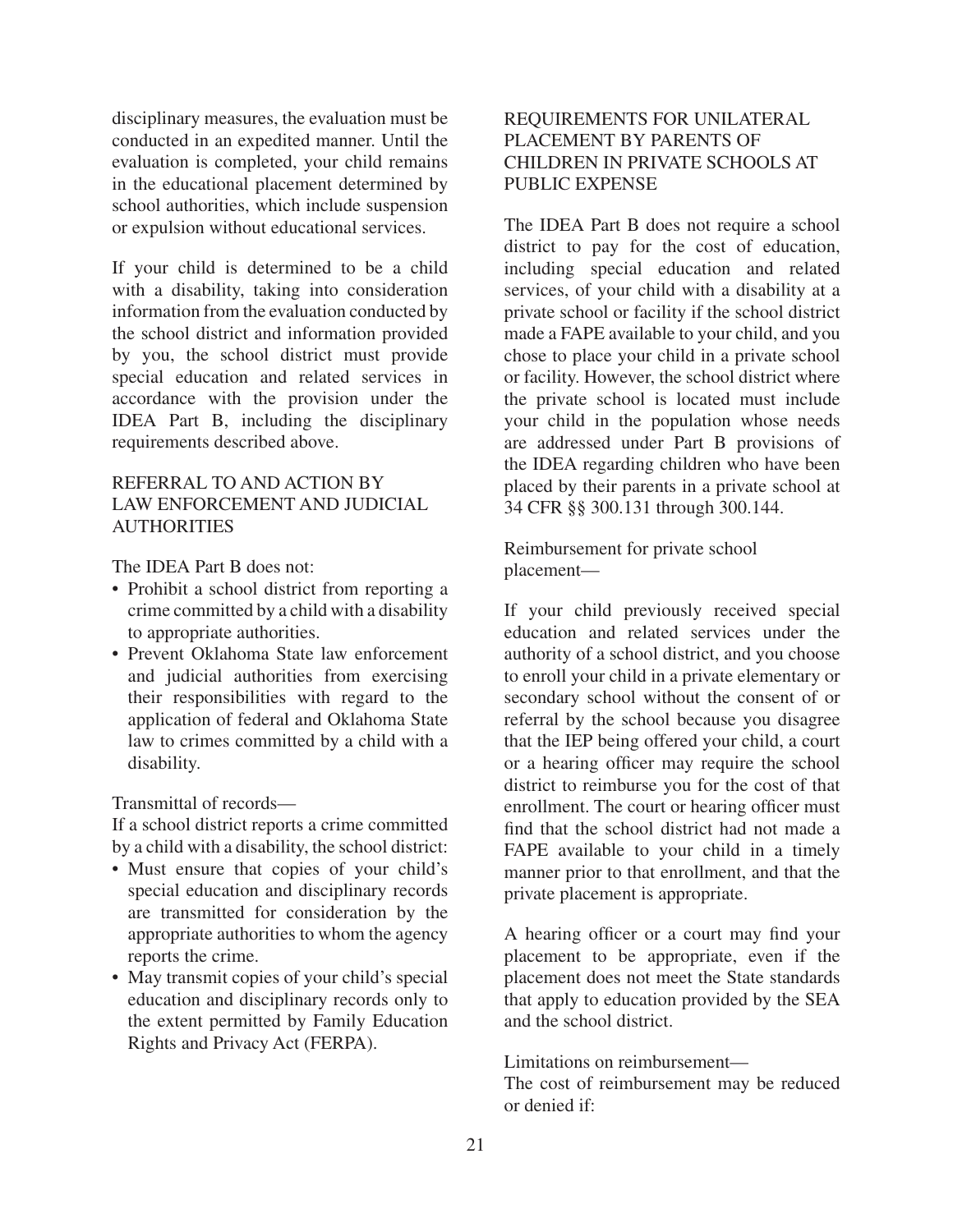- At the most recent IEP meeting that you attended prior to removal of your child from the public school, you did not inform the IEP team that you were rejecting the placement proposed by the school district to provide a FAPE to your child, including stating your concerns and your intent to enroll your child in a private school at public expense.
- Ten business days (including any holidays that occur on a business day) prior to the removal of your child from the public school, you did not give written notice to the school district of the information described above.
- Prior to the removal of your child from the public school, the school district provided prior written notice to you, of its intent to evaluate your child (including a statement of the purpose of the evaluation that was appropriate and reasonable), but you did not make your child available for such evaluation.
- Upon a court's finding that your actions were unreasonable.

However, the cost of reimbursement must not be reduced or denied for failure to provide notice if:

- The school district prevented you from providing the notice.
- You cannot read or write in English.
- You had not received notice of your responsibility to provide the notice described above.
- Compliance with the requirements above would likely result in physical harm to your child.